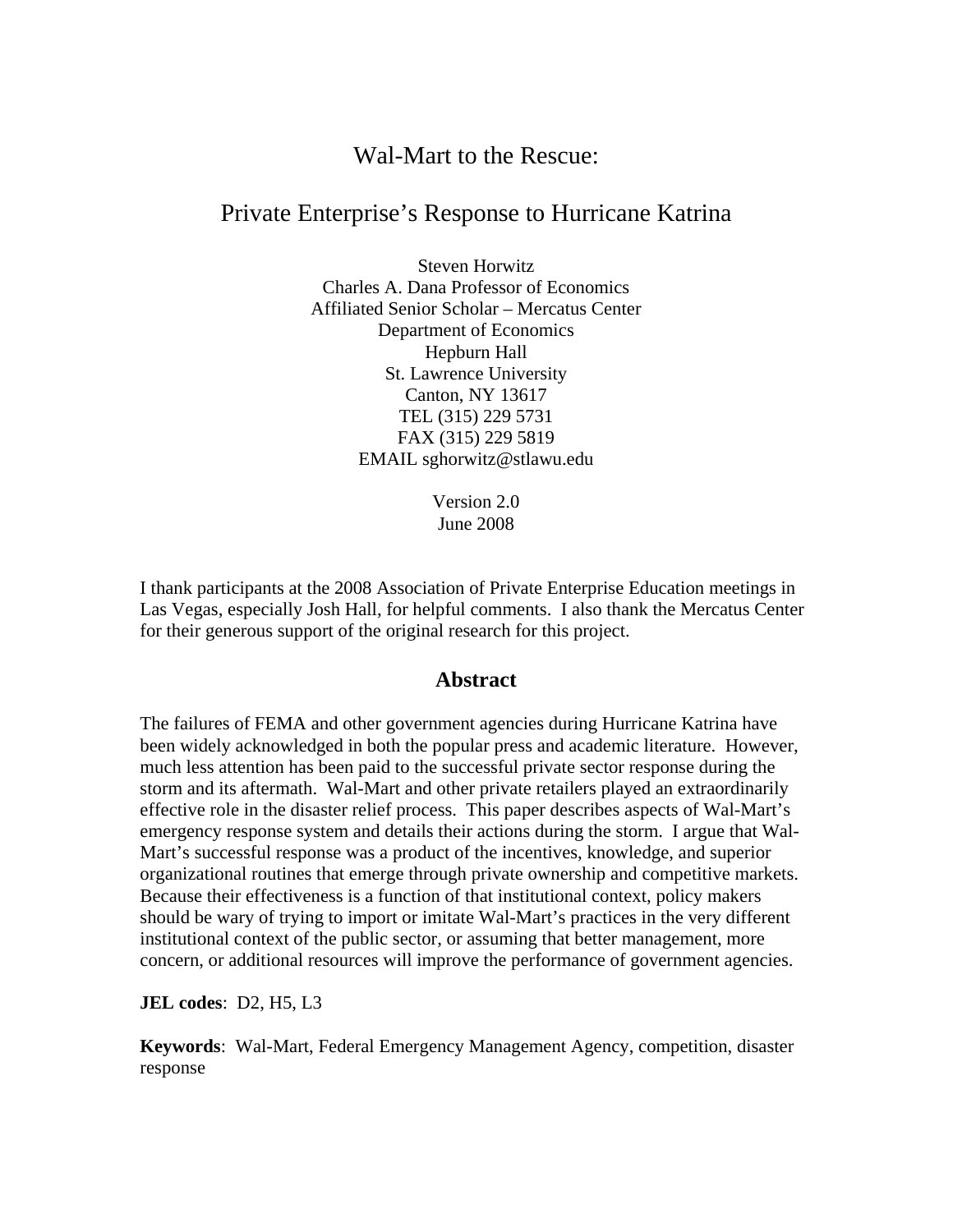In the several years that have passed since Hurricane Katrina struck the Gulf Coast in the late summer of 2005, it has become increasingly clear to many observers that various layers of government were at fault for almost every stage of the sequence of events that turned the passing of a fairly strong hurricane to the east of New Orleans into a catastrophe. From the special interests at work in constructing the elaborate system of pumps, levees, and canals that try to make the city's water go everywhere but where nature wants it, to problems with the actual canal and levee construction by the Army Corps of Engineers, to the botched evacuation plans, to the confusion over which levels of government should respond and how, to the multiple and very visible failures of the Federal Emergency Management Agency (FEMA), to the ongoing inability of various levels of government to rebuild the New Orleans area, government has been, quite appropriately, the target of a great deal of criticism both by local residents and observers elsewhere. Unfortunately, as is often the case when existing government agencies fail to do their assigned task, the response to this government failure has been for many people, and especially the agencies involved, to argue that those failures were due to a lack of will, resources, and/or expertise. As numerous public choice economists and economic historians have documented, this call for more government power is a typical pattern of response to crisis, with the end result being an above-trend growth in the size and scope of government, from which a full retreat is never made.<sup>[1](#page-32-0)</sup>

Lost in this increasingly common narrative of Katrina, however, is any discussion of the few institutions that *did* respond effectively in the aftermath of the storm. Not much has been said about the role played by private enterprise in providing necessary resources in the immediate aftermath and helping to return a sense of normalcy in the

1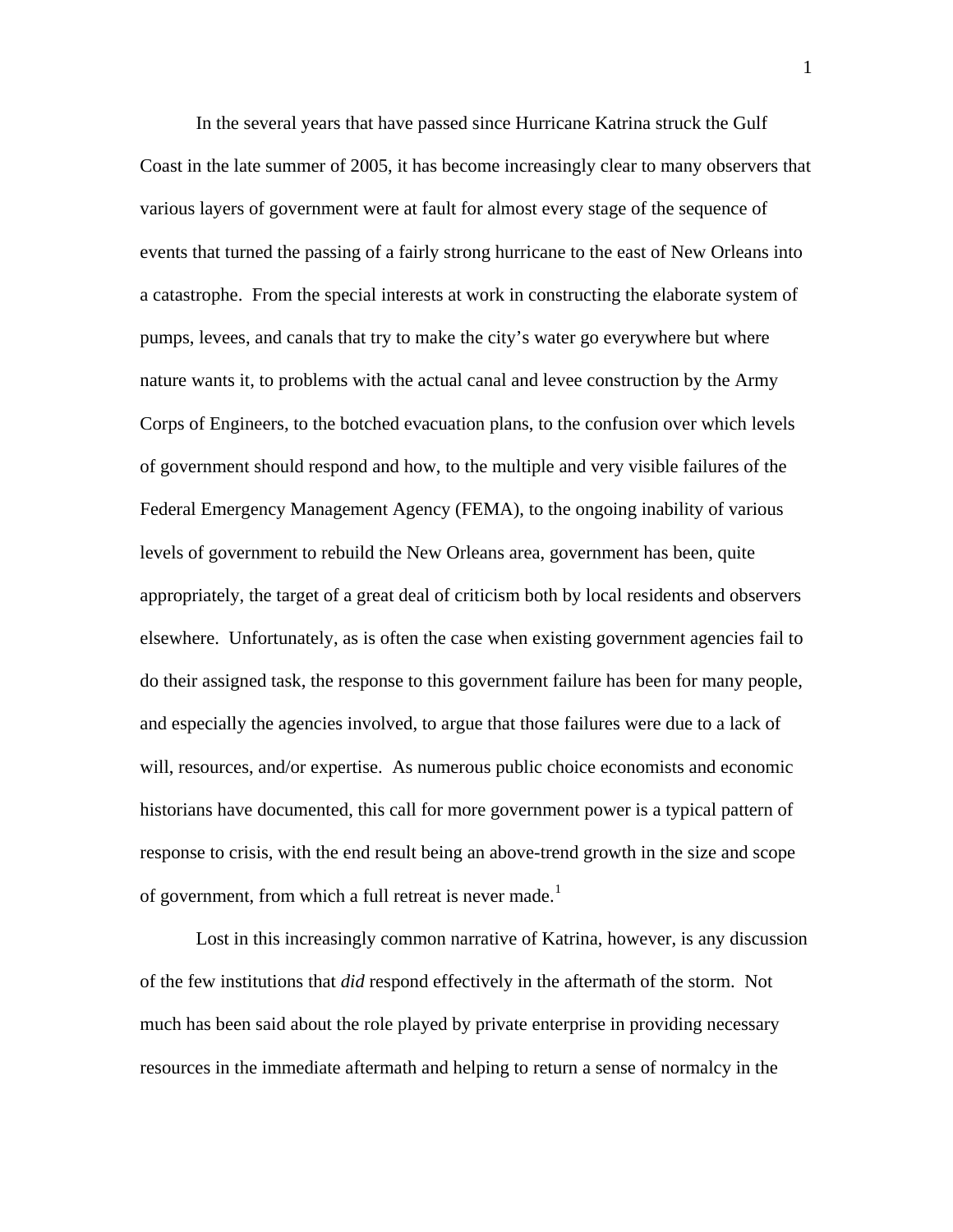days and weeks that followed.<sup>[2](#page-32-1)</sup> The best example of a successful private sector response was that of Wal-Mart and other "big box" retailers such as Home Depot. The untold story of Katrina is the way in which Wal-Mart in particular responded with speed and effectiveness, often times despite attempts by government relief workers to stymie it, and in the process saved numerous lives and prevented more looting and chaos than actually took place.

A recent study by the Kennedy School of Government (Rosegrant 2007a) carefully documented Wal-Mart's response from a business process perspective. A short sequel (Rosegrant 2007b) looked at the way in which Wal-Mart has tried to use that success to change the way disaster response takes place, with mixed results. However, what neither study, nor any other yet published, does is to offer a "political economy" of Wal-Mart's success.<sup>[3](#page-32-1)</sup> Wal-Mart's successful response to Katrina and the failure of FEMA and other government agencies seem to confirm the more general conclusions of modern political economy that private sector institutions are better at mobilizing resources in ways citizens want than are public agencies. To those steeped in the literature of modern Austrian economics, the new institutional economics, property rights economics, and public choice theory, the superior performance of Wal-Mart comes as no surprise. In this paper, I attempt to deploy those theoretical approaches along with recent work in the economics of organizations to offer a political economy narrative of Wal-Mart's successful response to Katrina. Those successes resulted from Wal-Mart being situated in an institutional environment of competition that both provides the knowledge and incentives necessary to generate a successful response, and is highly conducive to the sorts of organizational learning that promotes the development of effective routines that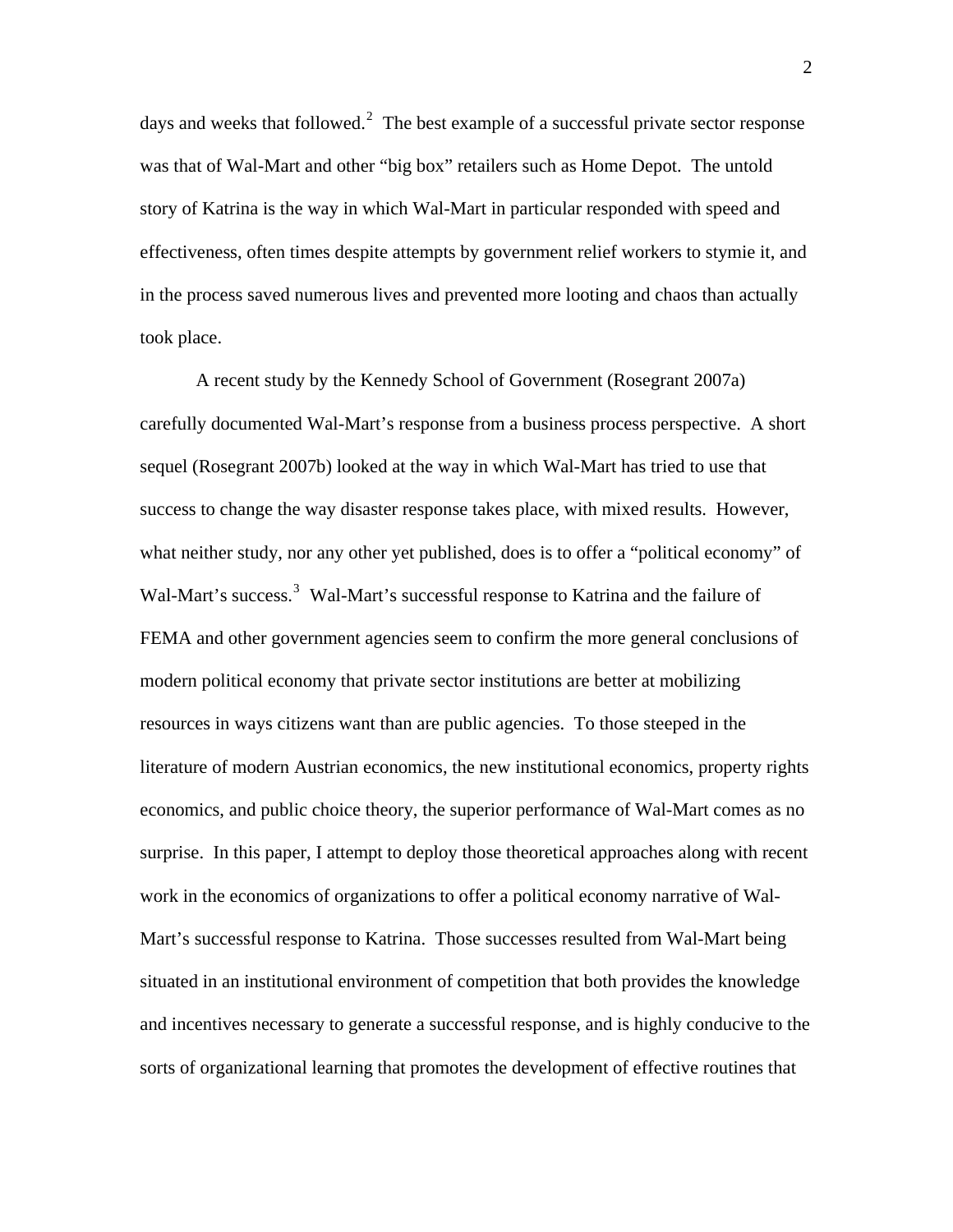can be deployed in new applications. After exploring all of these issues, I conclude with some brief suggestions for improving disaster relief policies.

### **Wal-Mart to the Rescue**

Wal-Mart, as well as other big box retailers, clearly has every reason to protect its own assets in the case of a natural disaster. Major retailers of all sizes are increasingly creating their own in-house departments designed to facilitate their response and recovery to any sort of interruption of their business, whether due to natural disaster, terrorism, or lower-level problems such as a blackout or a fire. Frequently phrased as questions of "business continuity," these offices monitor all sorts of situations at the retailer's stores. Wal-Mart has had such an office for a number of years, and each Wal-Mart store has a very tightly scripted protocol for responding to in-store problems as simple as an injured customer or associate and for getting that information to the business continuity director's office at their headquarters in Bentonville, Arkansas. In most cases, these offices were designed to deal with threats to the company's own property. However, during Katrina they found themselves broadening their scope of operations by providing needed resources for the communities in which they operated, especially the hard-hit New Orleans area.

Hurricane Katrina made landfall in southeast Louisiana and southwest Mississippi on August 29, 2005. After forming in the Atlantic and crossing Florida as a relatively weak Category 1 storm, Katrina strengthened quickly in the Gulf of Mexico, at one point becoming an extremely powerful Category 5, but weakening to a Category 3 or 4 storm with winds of about 125 mph when it made landfall on the Louisiana coast on the 29th.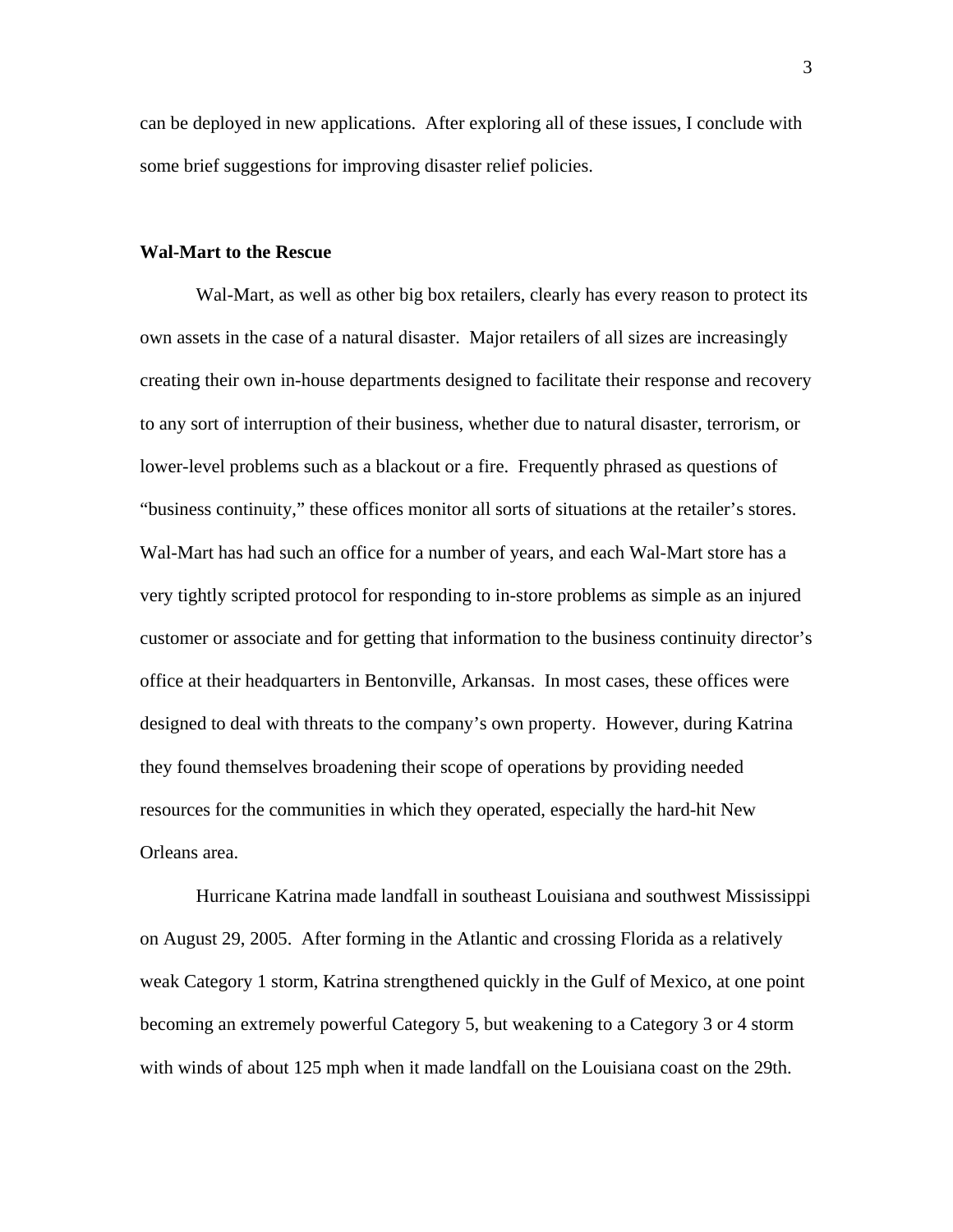The broad wind field of the storm subjected much of the Gulf Coast to a long period of hurricane force winds, causing significant damage. In addition, storm surges were estimated at anywhere from 15 to 20 to 25 feet, but reliable data are not available. The result of the surge was major flooding all over the Gulf Coast.

In the New Orleans area, the wind damage was also significant, but the surge caused multiple failures in the city's levees, which later reports have indicated were improperly built and/or maintained (Independent Levee Investigating Team 2006). The resulting flooding left approximately 80% of the city under water, in some places as much as 8 or 10 or even 20 feet of water. The combination of wind and water damage left numerous buildings uninhabitable and destroyed supplies and machinery as well as forcing from their homes those who did not evacuate and causing the death of almost 2000 people. Thousands of residents had to be rescued from their own homes. The flooding also closed almost all of the major access roads in and out of the city, making it challenging to get people out or supplies in. Finally, many of those who stayed behind and were flooded out of their homes ended up at the Superdome or at the city's convention center, where supplies were also very limited and conditions were physically uncomfortable. This was the situation that faced various organizations attempting to engage in relief and rescue operations.

Wal-Mart arrived in the New Orleans area long before FEMA and had the supplies that the community needed. Both President Aaron Broussard and Sheriff Harry Lee of Jefferson Parish in suburban New Orleans lauded Wal-Mart's work. In an appearance on *Meet the Press*, Broussard noted the speed with which Wal-Mart had brought trucks of water to his area and then quoted Lee as saying, "if [the] American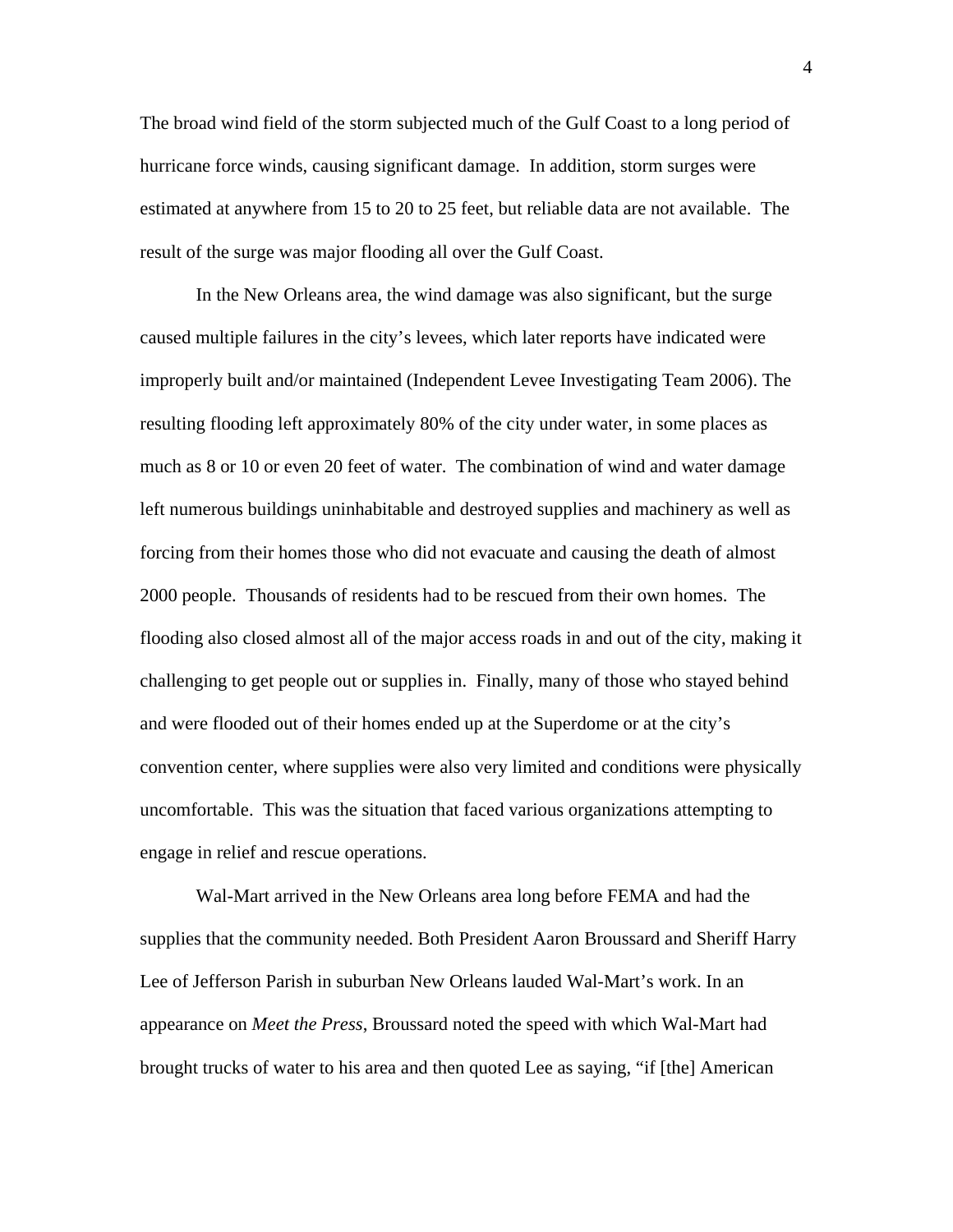government would have responded like Wal-Mart has responded, we wouldn't be in this crisis."<sup>[4](#page-32-1)</sup> Phillip Capitano, mayor of the New Orleans suburb of Kenner, reported that, "the only lifeline in Kenner was the Wal-Mart stores. We didn't have looting on a mass scale because Wal-Mart showed up with food and water so our people could survive." Other community leaders in the New Orleans area and cities along the rest of the Gulf Coast also praised Wal-Mart's quick and effective response to the storm (Leonard 2005). Wal-Mart was not alone in providing much needed resources to the stricken areas, as other big box retailers such as Home Depot and Lowe's also responded in similar ways. However, Wal-Mart's response was the largest and, based on local reports, the most effective.

In the three weeks following landfall, Wal-Mart shipped almost 2,500 truckloads of merchandise to the affected areas and had drivers and trucks in place to ship relief supplies to community members and organizations wishing to help (http://www.walmartfacts.com/FactSheets/8302006\_Katrina\_Relief.pdf). Home Depot provided more than 800 truckloads worth of supplies to the hard-hit areas and also used buses to transport 1,000 employees from other areas into the region (Bond 2005). In addition to what they sold as a result of quickly re-opening their stores, Wal-Mart also provided a large amount of free merchandise, including prescription drugs, to those in the worst-hit areas of the Gulf Coast. For example, several truckloads of free items went to New Orleans evacuees staying at the Astrodome and the Brown Convention Center in Houston. Most importantly, Wal-Mart was able to get this assistance to the disaster areas almost immediately after the storm had passed, in comparison to the days—in some cases weeks—that residents waited for government agencies to provide relief.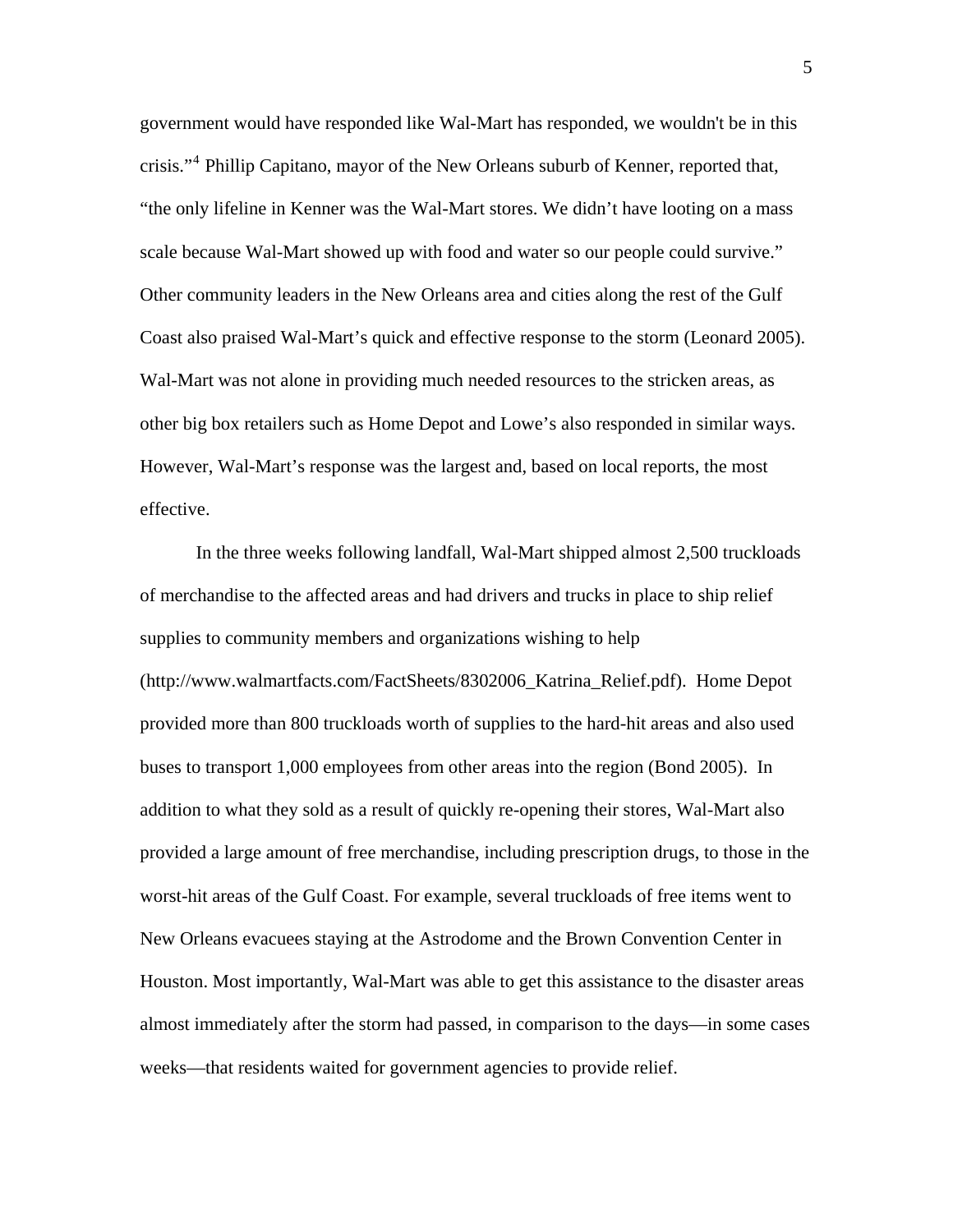The incentives for private firms to protect their own capital led them to begin preparing for the storm days before landfall. Three days ahead of landfall on the Gulf, Home Depot activated its "war room" at its Atlanta headquarters, negotiating with various vendors to get needed supplies staged to move into the hurricane zone (Ward 2005). Wal-Mart's response began slightly earlier. The company's emergency command center, which is run by Jason Jackson, their Director of Business Continuity, is normally staffed by six to ten employees who respond to the variety of routine incidents faced by stores across the country. Faced with larger-scale problems such as a hurricane, "the staff is joined by senior representatives from each of the company's functional areas." With the possibility of widespread damage to multiple stores in an urban area, such as in the case of a major hurricane like Katrina, the command center might include as many as 60 employees. The easily expandable structure of Wal-Mart's emergency response protocols "drives the ability to be agile and flexible" (Worthen 2005). The company also uses its own hurricane tracking software and has contracts with private forecasters for the latest information on storms. By Wednesday, August 24, five days ahead of Katrina's eventual landfall on the Gulf Coast, the command center had gone into planning mode, and two days later, when Katrina struck Florida, the complement of personnel in the command center was over 50 (Zimmerman and Bauerlein 2005).

Given the frequency of damaging hurricanes along the Gulf Coast and in Florida, and given the large number of stores Wal-Mart has in that area, the company has a wellrehearsed process for dealing with threatening storms. Central to that the process is passing information down from the senior management level to regional, district, and store managers. The company's goal is to respond in ways that are "uniform across the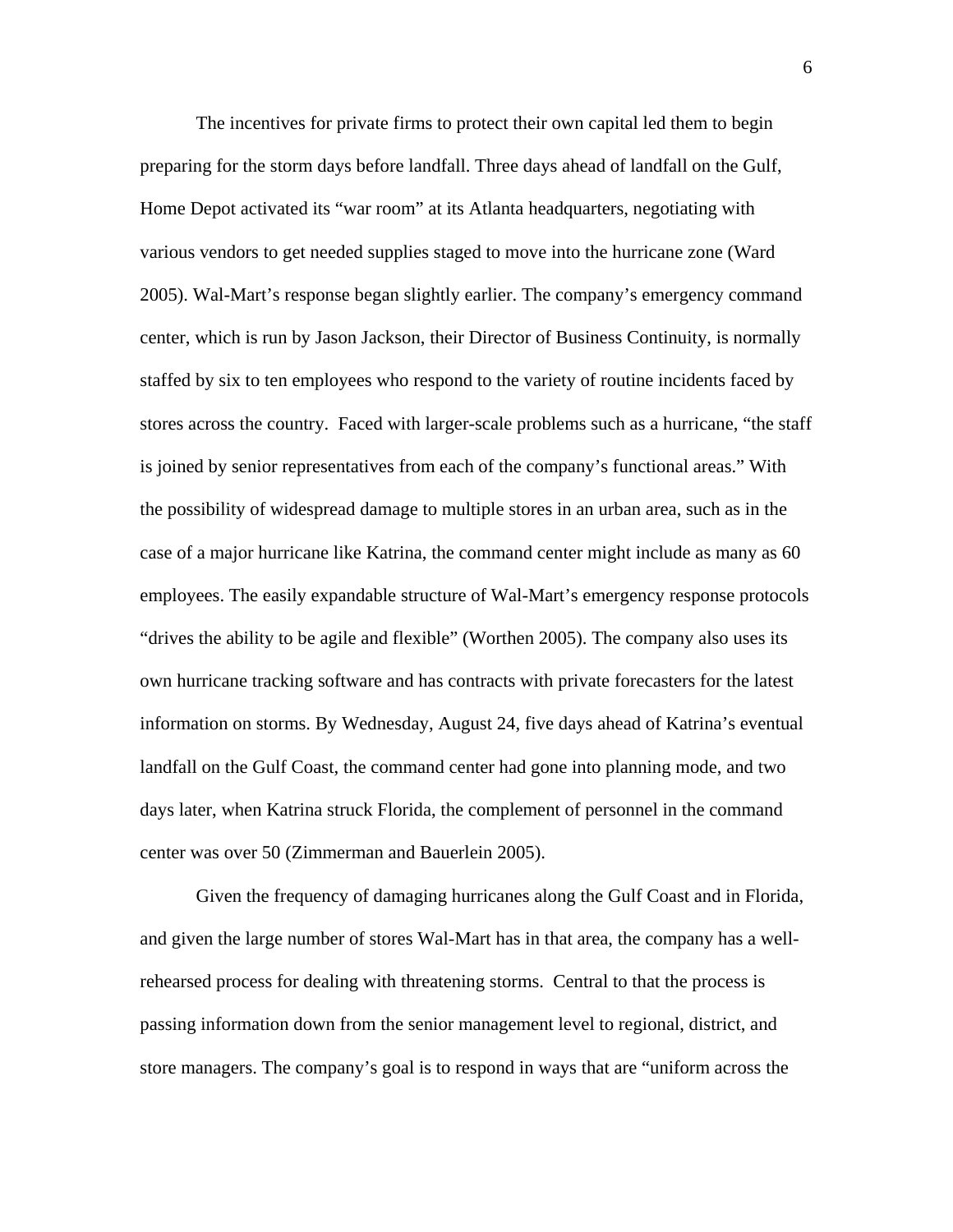company" (Rosegrant 2007a, p. 3). As it became clear with Katrina's move into the Gulf that New Orleans and other large cities were under threat, Wal-Mart invoked those protocols. They moved emergency supplies such as generators, dry ice, and bottled water from their current warehouse locations "to designated staging areas so that company stores would be able to open quickly" (Zimmerman and Bauerlein 2005, p. B1). Those staging areas were set up just outside the likely worst-hit areas to facilitate a quick response with minimal danger of damage; for example, a distribution center in Brookhaven, Mississippi had 45 trucks in place before Katrina's landfall (Barbaro and Gillis 2005).

Once the storm itself had passed, the protocol directed district and store managers to relay information about store conditions back up the chain of command to the emergency operations center. Katrina had knocked out the company's computerized inventory-management system, not to mention much of the local phone infrastructure, so Wal-Mart associates and managers relied mostly on satellite cell phones that its own loss prevention teams brought in as early as Tuesday, the day after the storm. Those teams in New Orleans were supplemented by the regional vice-president, Ronny Hayes, and Deb Hoover, the regional manager for Wal-Mart's One-Hour Photo group (Rosegrant 2007a). With all of its key players in the emergency operations center's command room receiving on-the-spot information from two senior managers in New Orleans, Wal-Mart was able to quickly get a good sense of the dimensions of the disaster and make adjustments to the supplies its stores and the community would need. For example, when it became clear that a number of stores had suffered damage and that homes and other businesses were facing severe flooding, Jason Jackson had his replenishment staff order more mops,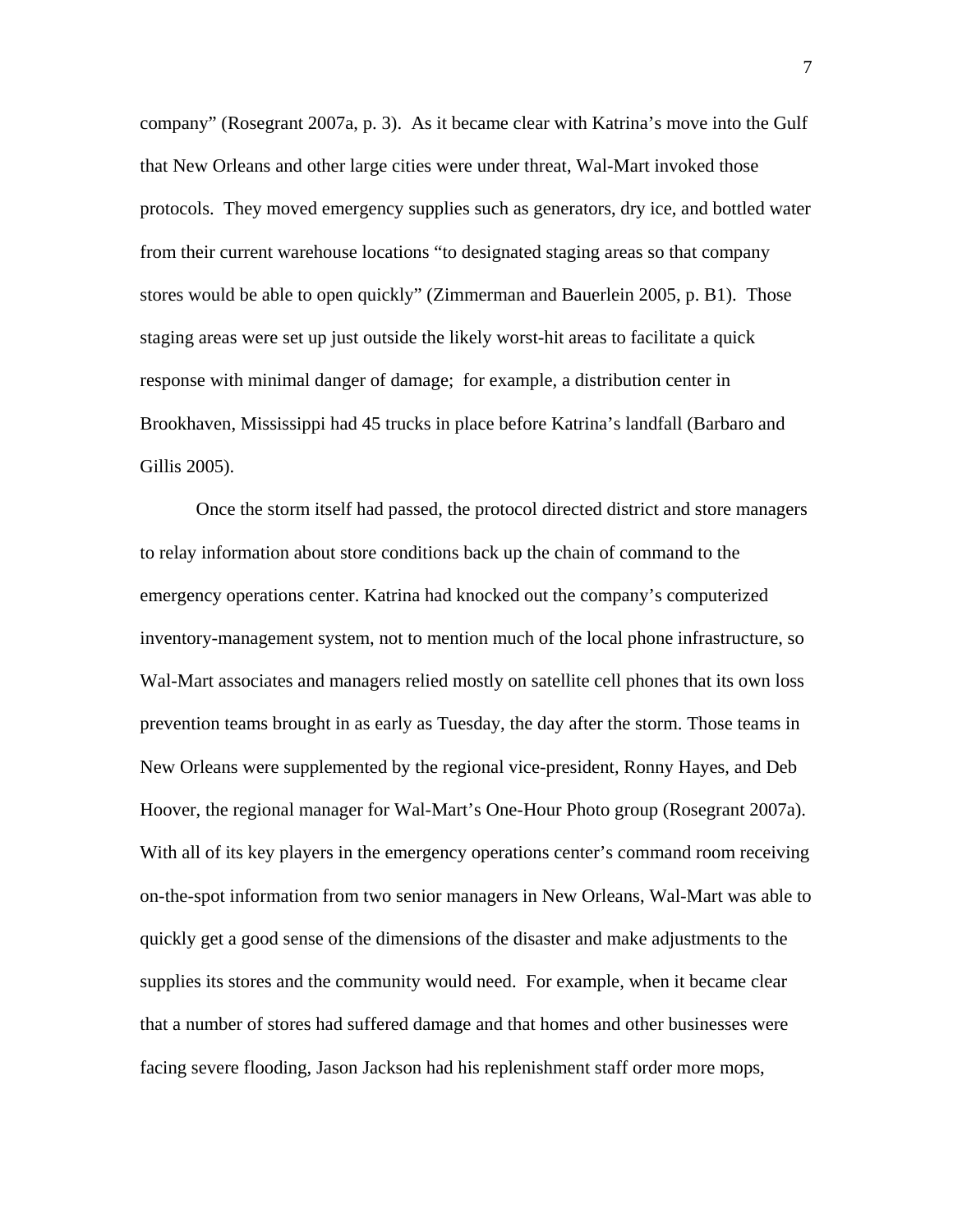bleach, and similar products into the affected areas. Wal-Mart trucks were rolling into New Orleans on the day after the storm with the relief supplies noted at the outset.

Aside from having provided supplies to hard-hit areas several days ahead of FEMA, additional evidence of the effectiveness of the private sector's response was the speed with which Wal-Mart re-opened stores closed by the storm. At the peak of the storm, 126 stores and two distribution centers were closed. Of these closed stores, "more than half ended up losing power, some were flooded, and 89 . . . reported damage" (Zimmerman and Bauerlein 2005, p. B1). By 10 days after landfall, all but 15 of its stores were open and the 15 still closed were ones that had suffered major flooding or severe structural damage.

Another element of Wal-Mart's successful response was the great degree of discretion that the company gave to district and store managers. Despite the perception many have of Wal-Mart as "top-heavy" and authoritarian, in fact, store managers have sufficient authority to make decisions based on local information and immediate needs. As Katrina approached, Wal-Mart CEO Lee Scott gave a message directly to his senior staff and told them to pass it down to regional, district, and store managers: "A lot of you are going to have to make decisions above your level. Make the best decision that you can with the information that's available to you at the time, and, above all, do the right thing" (Rosegrant 2007a, p. 5). In the aftermath of Katrina, the commitment of senior management to this principle was put to the test multiple times. In several cases, store managers allowed either emergency personnel or local residents to take store supplies as needed. A Kenner, Louisiana, employee used a forklift to knock open a warehouse door to get water for a local retirement home. In Marrero, Louisiana, employees allowed local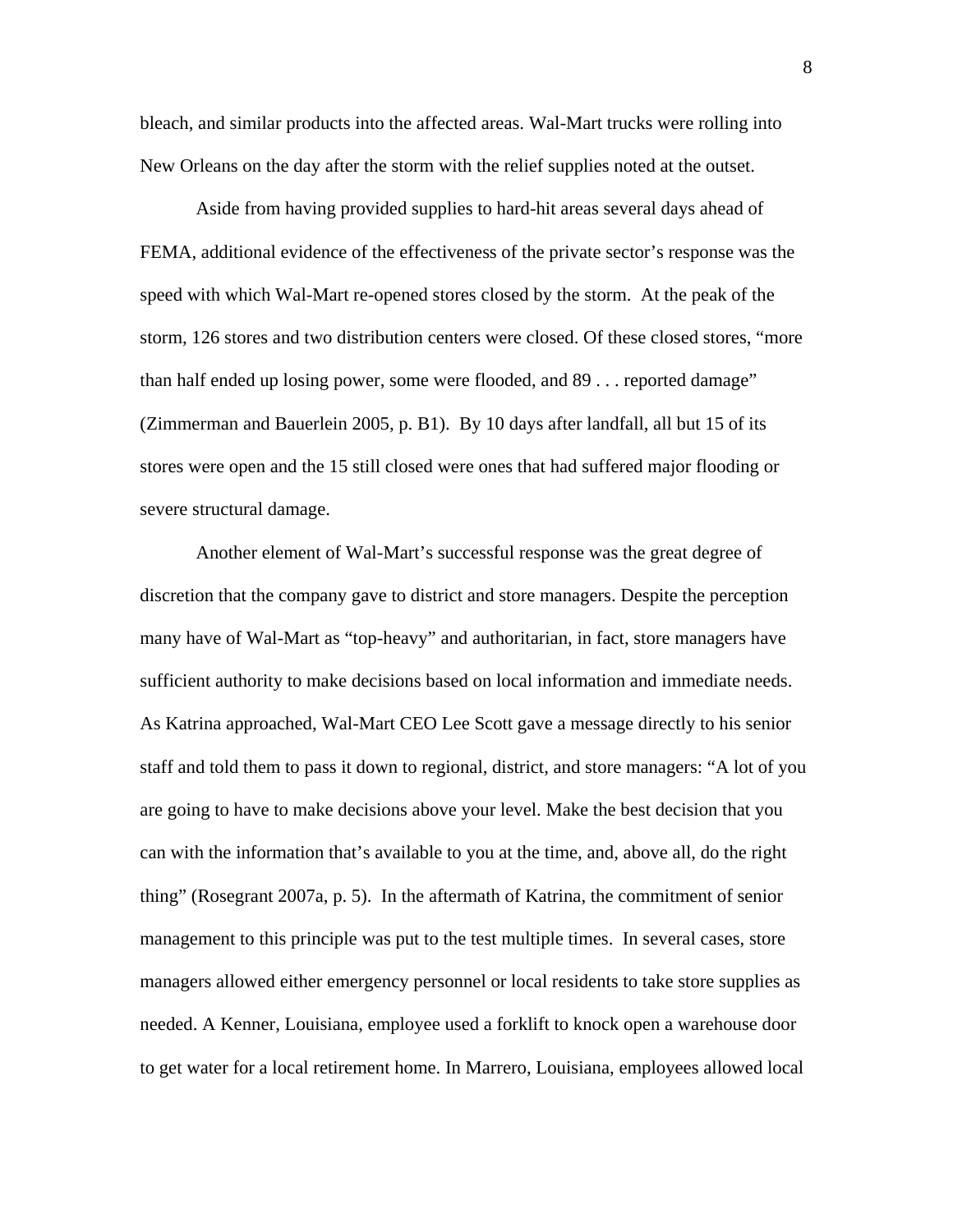police officers to use the store as a headquarters and a sleeping place, as many had lost their homes. They did not feel the need to get pre-approval from supervisors to take these actions, and supervisors later praised them for their good on-the-spot decision making.

The Waveland, Mississippi Wal-Mart was severely damaged by the wind and flooding. Assistant manager Jessica Lewis, who was unable to reach her superiors to get permission, decided to run a bulldozer through the ruins of her store to scoop up basics that were not water-damaged, which she then plowed into a pile in the parking lot and gave away to residents. Lewis also broke into the store's locked pharmacy to supply critical drugs to a local hospital. Wal-Mart's Jason Jackson praised both of her actions: "What Jessica did is a good example of autonomy" (Rosegrant 2007a, pp. 9-10). Given the breadth of Wal-Mart's reach and the variety of local conditions and cultures in which it operates, it makes sense to allow local managers significant discretion in their day-today operations. That sense of empowerment is particularly useful when unusual local conditions such as a natural disaster require agility and improvisation.<sup>[5](#page-32-1)</sup> Wal-Mart's lifesaving response during Katrina demonstrates the wisdom of that strategy, and contrasts with the more rigid and hierarchical structure typical of government agencies such as FEMA.

#### **Knowledge and Incentives in Economic Theory**

Put next to FEMA's well-documented failures (about which more below), Wal-Mart's successes are even more dramatic. Given the generally negative press that Wal-Mart gets, especially from local politicians who tend to want to make Wal-Mart responsible for every problem their communities face, the almost universal praise the

9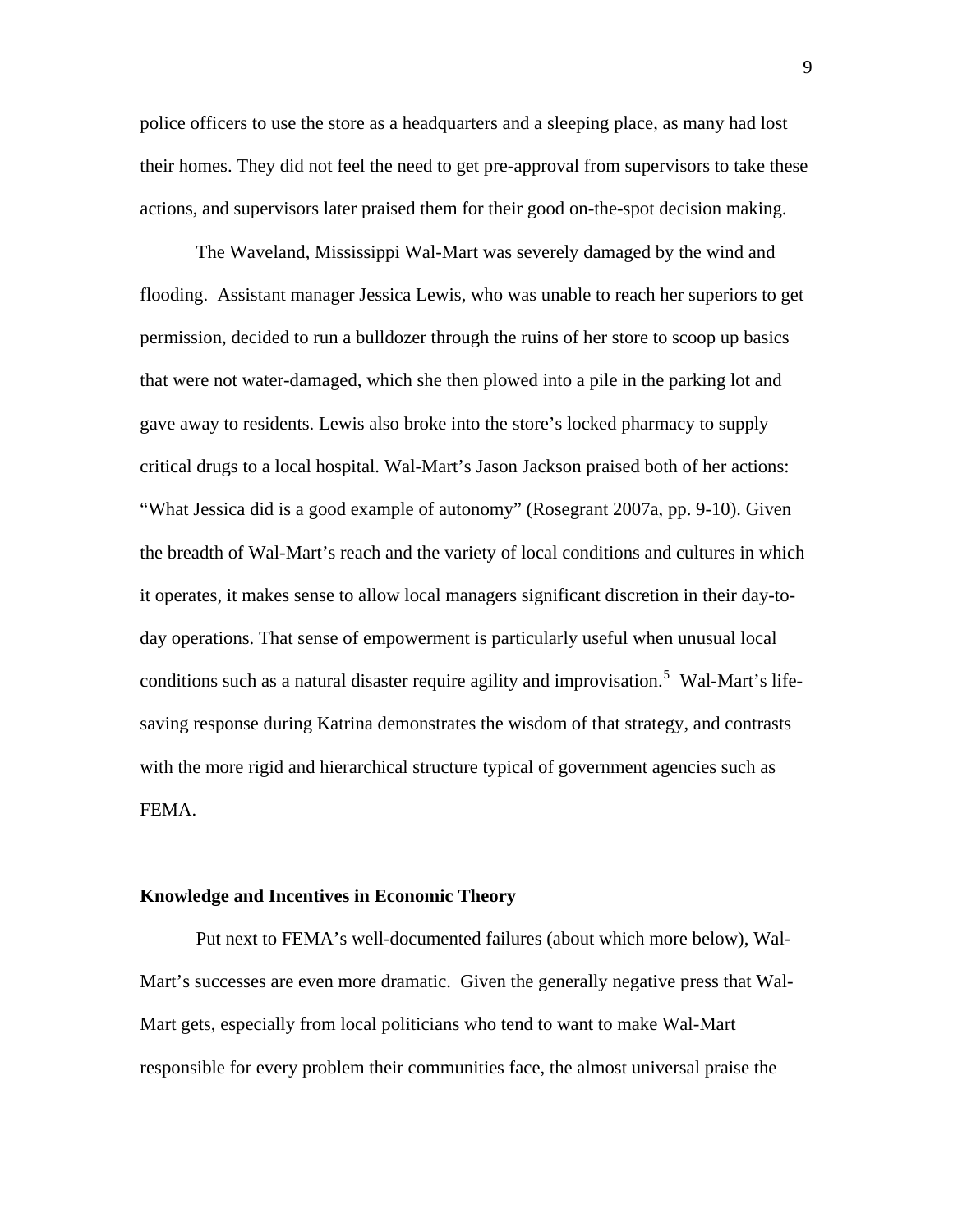company received for their response to Katrina is stunning. It is also no surprise that the public sector has tried to learn from Wal-Mart's successes. It is yet again no surprise, for reasons to be discussed below, that their attempts to do so have largely failed. To understand Wal-Mart's successes (and, by implication, FEMA's failures) and why it is unlikely that government agencies can replicate those successes without relying much more extensively on the private sector, we need to explore the political economy of markets and politics. Specifically, we need to understand the ways in which the institutional arrangements of the market provide the incentives and knowledge necessary for the private sector to be in a position to respond in the ways it did during Katrina.

The conventional argument in favor of markets is that private ownership of the means of production provides the right incentives for owners to produce the kinds of goods people want and to do so as efficiently as possible. Because the private owners have their own wealth at stake, they will be responsible stewards of those resources. More important, private ownership's ability to capture the future stream of potential profits in the current net worth of the firm, especially in the form of a stock price, gives the current owners the incentive to take a long-run perspective on the firm's performance. There is little to be gained by running the firm into the ground today because that will only destroy the value of the firm. Making decisions that properly balance current profit possibilities with strategies for longer-run success maximize the present value of the firm, which can always be transferred to future owners through exchange. More narrowly, private owners are dependent for their profitability on continuing to please their customers over time, assuming there is rivalry among multiple producers. In such an environment, firms that alienate their customers by whatever means will quickly be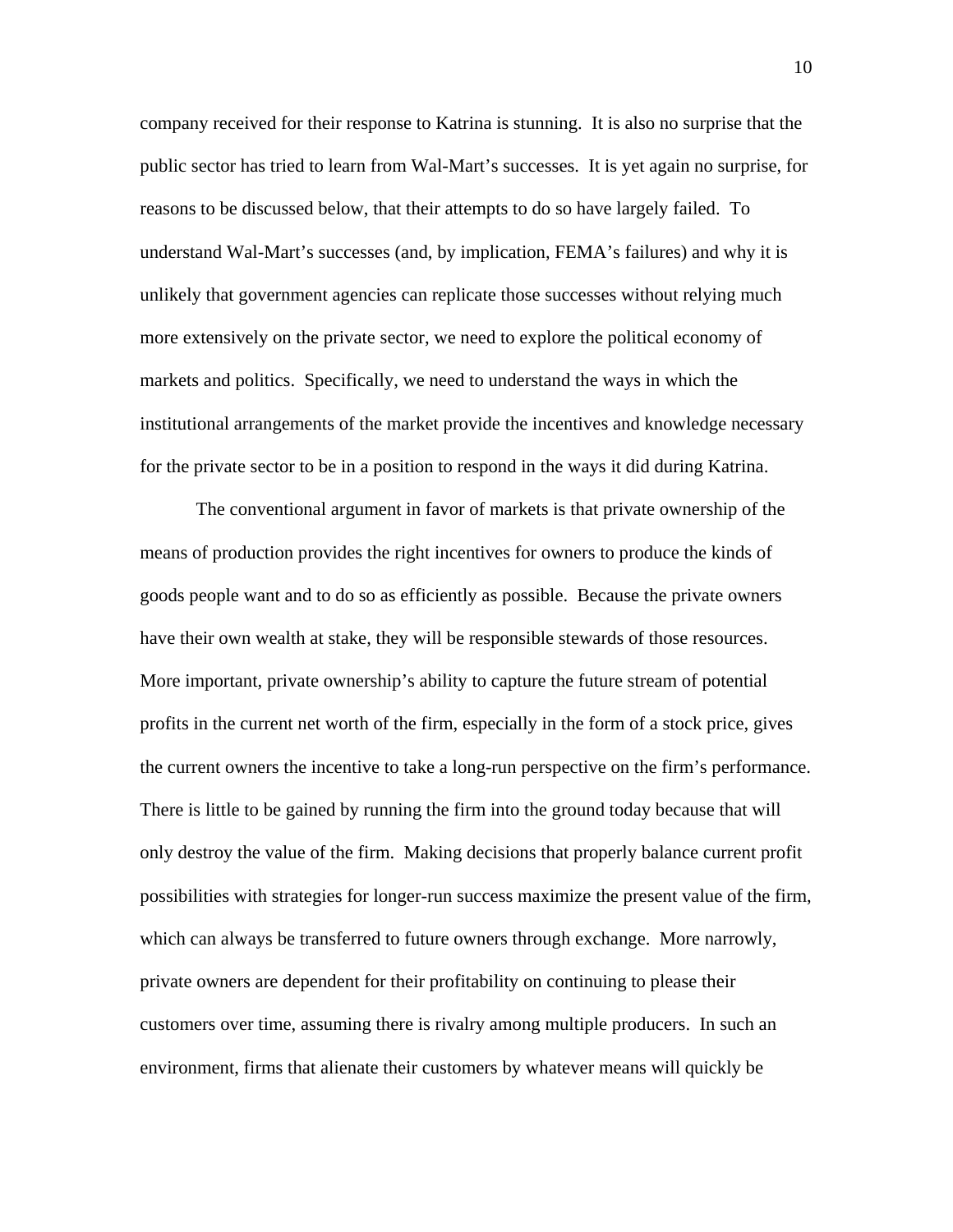punished by those customers, as they take their business elsewhere. The gains from proper stewardship and the risk of losses from customer "exit" suffice to provide the incentives necessary for efficiency under private ownership.

As strong as these incentives are, they are only half the story at most. Critics of markets have long wondered whether the same, or better, results might hold without the need for private ownership if only humans would be less self-interested and thereby not require "incentives" to engage in rational economic behavior. Marxian calls for comprehensive economic planning rather than markets, as well as less radical versions of economic planning that percolated throughout the first few decades of the  $20<sup>th</sup>$  century, all argued that although private ownership's incentive structure did generate some good results, it came at the cost of "wasteful" competition. If production could be rationally coordinated *ex ante* through collective planning processes, we could have the efficiency of the market, but without the wastes of competition (where the appropriateness of resource allocation decisions are only known through *ex post* signals of profit and loss) and the inequalities of wealth and power that the planners saw resulting from private ownership. Embedded in the rhetoric of science and rationality, these calls for planning at least attempted to counter the claim that the incentives of private ownership were necessary for efficient resource allocation.

The socialist calculation debate of the interwar years offered a second explanation for the superiority of private ownership that did not rely solely on incentive effects. Ludwig von Mises (1920) argued that rational resource allocation was impossible without the aid of genuine market prices because only prices that emerged out of monetary exchange in a free market could provide the basis for calculating how resources should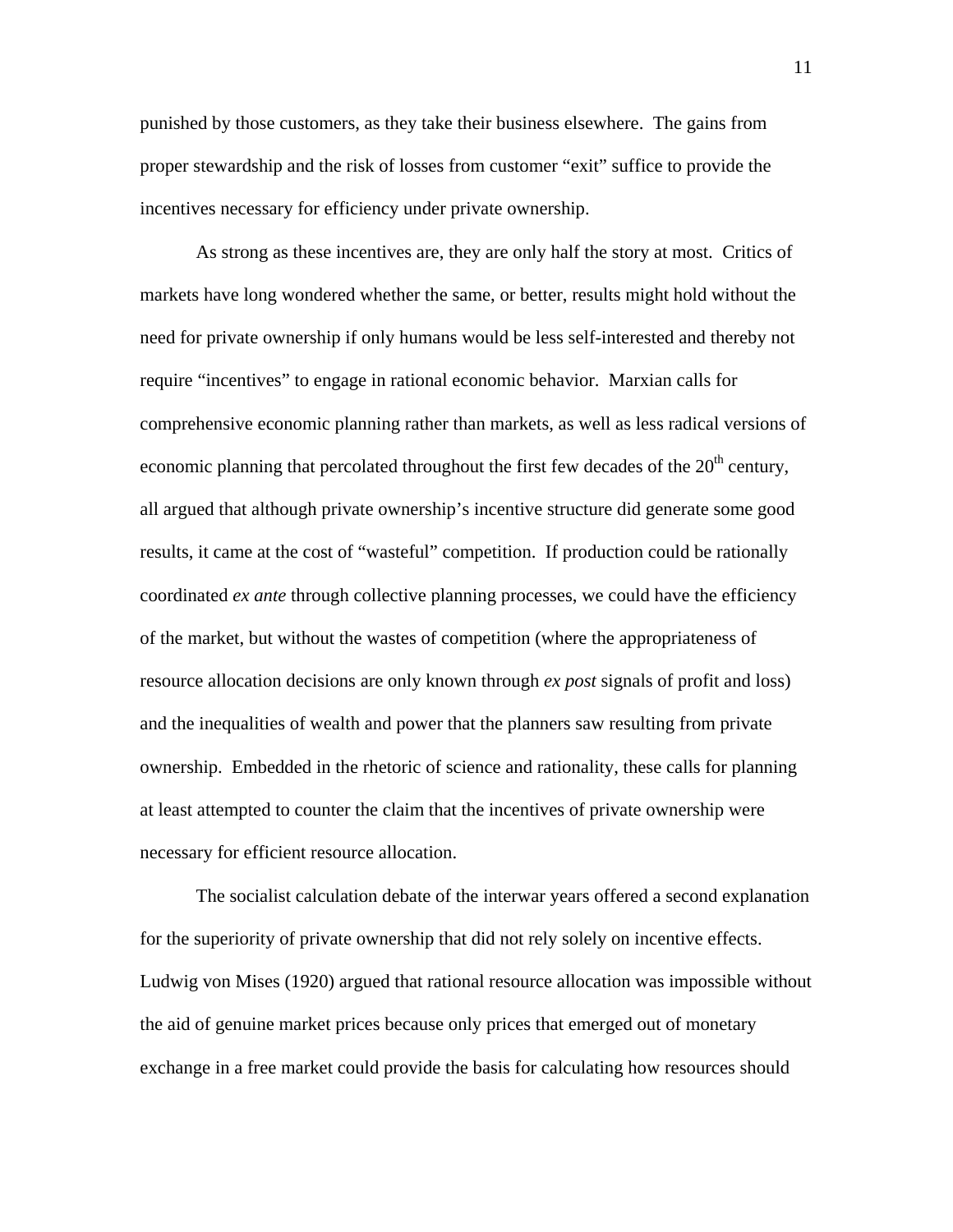best be allocated. Producers would not only need to know the prices of possible outputs they might create so as to know which were more valuable, they would more crucially need to know the prices of the various inputs they might use to make those outputs so as to produce with as least waste as possible. Specifically, where capital goods and labor have multiple but not infinite uses, we require some way of comparing their value in those alternative uses. Mises argued that market prices and only market prices provided this value comparison because such prices all resulted from exchange against the same good - money. Monetary exchange provided the process by which the economic value of all goods and services could be reckoned. If planners attempted to allocate resources in the absence of market prices they would have no way of knowing either *ex ante* what capital combinations and possible outputs would appear to be the most rational or *ex post* whether the chosen combinations and outputs were in fact rational uses of resources. In effect, Mises turned the "waste of competition" argument on its head by demonstrating that in *comparative terms* planning would be far more wasteful than the market.

Hayek (1940, 1945) extended the Misesian arguments by situating them more clearly in the context of knowledge. He argued that what the price system does is to communicate knowledge among economic actors. Prices serve as surrogates for the combined knowledge of market participants. When we buy and sell, or refrain from either, we make our knowledge available to others through our contribution, however small, to the combined effects that push prices up and down. Hayek further added that much of the relevant knowledge in economic interaction is contextual and/or tacit. Contextual knowledge refers to what Hayek (1945, p. 80) called the "knowledge of time and place." By virtue of their "location" within the ecology of the economy, and often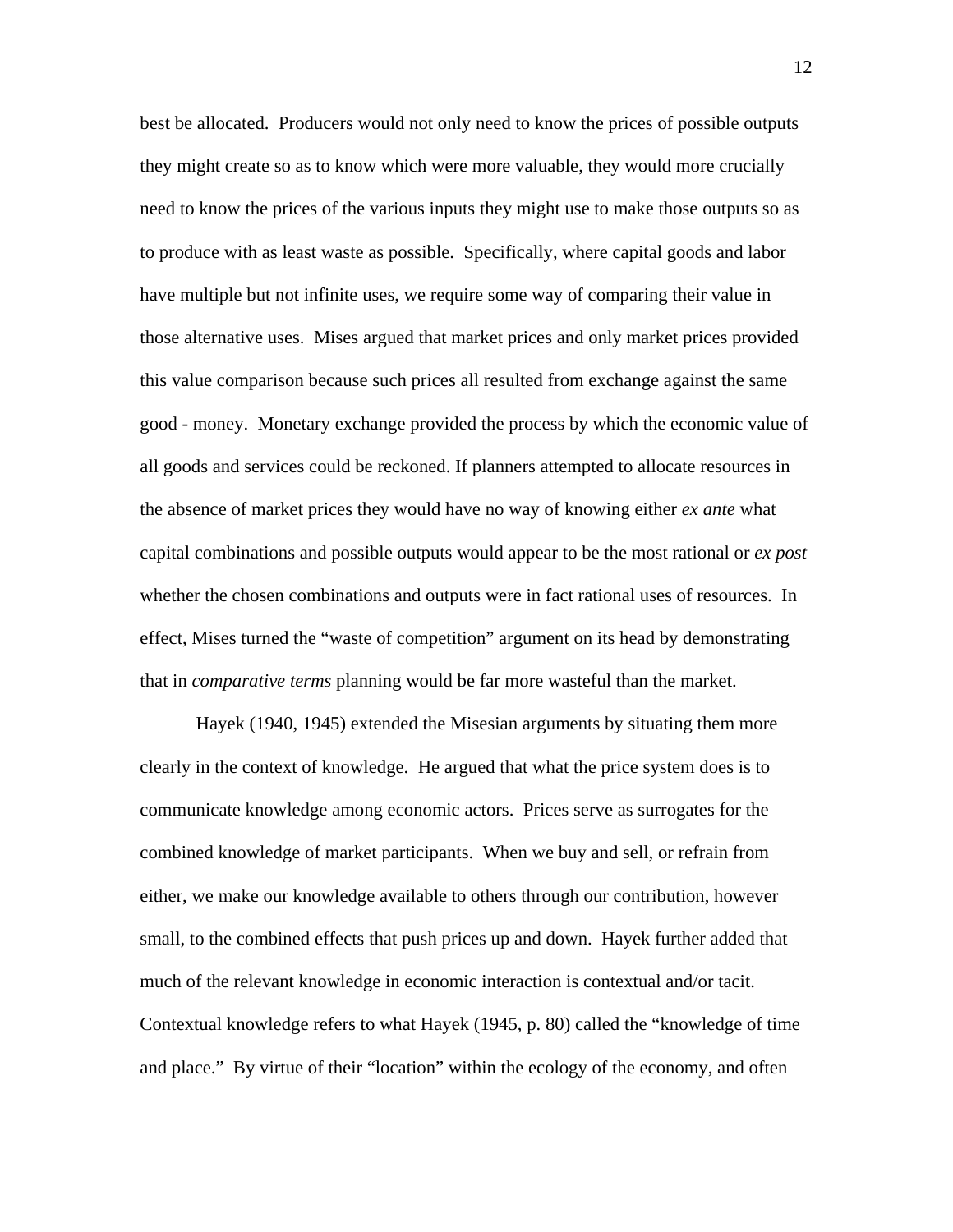due to their accumulated experience, producers are able to know their customers and suppliers in ways that are specific to that context and would not exist were it not for that context. Re-locating the same producer to a planning bureau would destroy that contextual knowledge. The related concept of tacit knowledge refers to knowledge held by both producers and consumers that cannot be easily put into words or numbers. There is much that we know that we cannot necessarily articulate, such as how to keep our balance on bicycle. In the market, experience, context, and skill all can lead individuals to know things about their environment and about how to react to it that cannot be communicated except through the choices they make in the marketplace. Hayek, and later writers such as Lavoie (1985), argued that government planners and agencies cannot get access to this contextual and tacit knowledge, preventing them from duplicating the success of private owners operating in a genuine market.

#### **Knowledge and Incentives in Wal-Mart's Response to Katrina**

The key roles of knowledge and incentives in explaining the success of Wal-Mart can best be seen by comparing their performance to the failures of FEMA. FEMA lacks both the knowledge and incentives necessary to meet the demands of citizens. Not only does it lack the market signals to guide learning, it faces problematic incentives inside the political process. Its main task is framed as the "coordination" of other agencies, levels of government, resources, and private actors. "Coordination" by itself is really a secondorder output, with the results of such coordination being what ultimately matters. Thus "coordination" as a mission is problematic because, as an output, it is largely unobservable, therefore it becomes difficult to know how much its "coordination"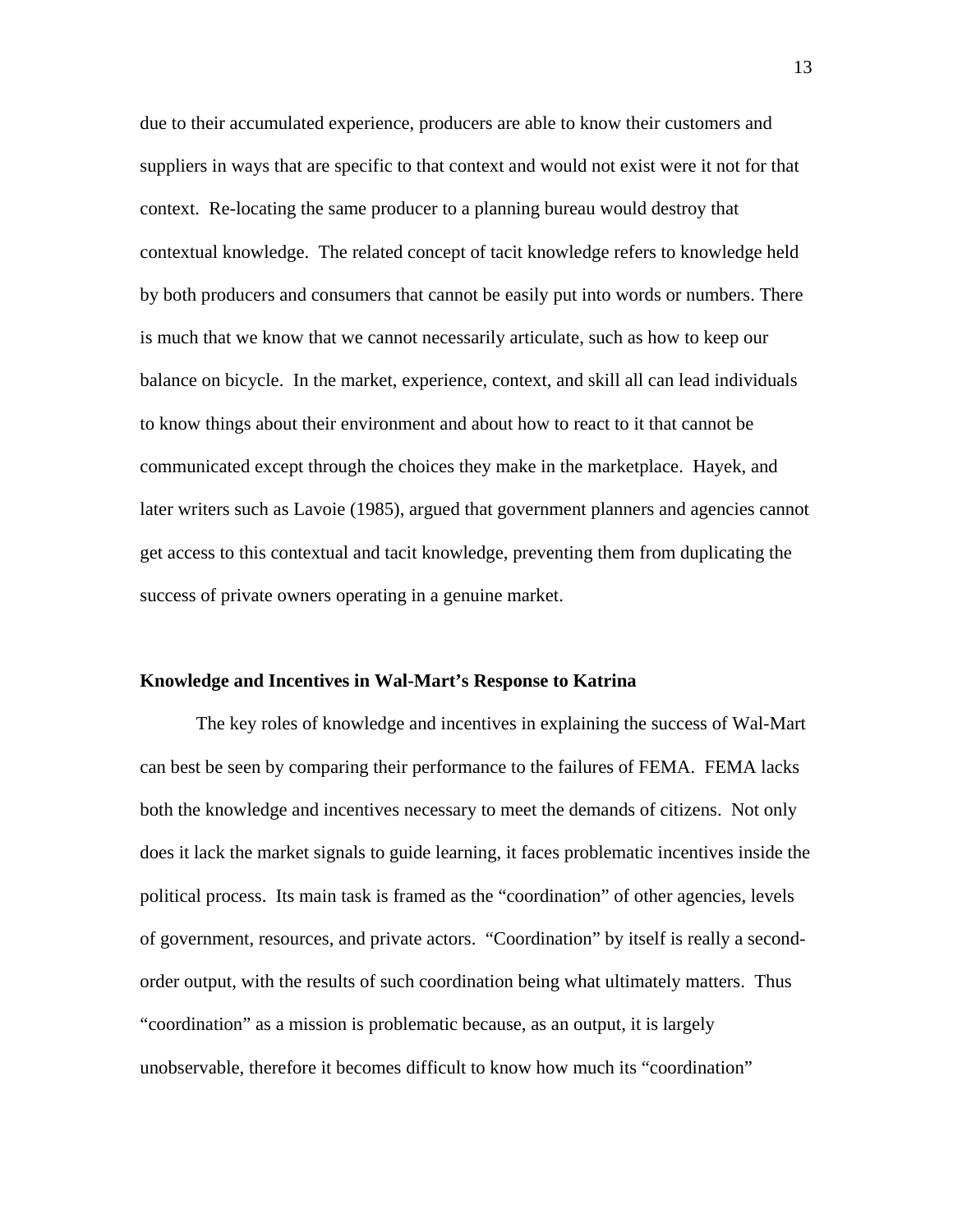activities contributed to the final outcomes. All else constant, how easily could FEMA know if it was succeeding or failing if "coordination" is its primary mandate? The first problem plaguing FEMA's ability to be effective is that it is largely operating in the dark with respect to whether it is meeting its main task. Without clear feedback, its ability to learn from its mistakes is compromised, and its ability to blame others for its failings increases as a result.

By contrast, private sector organizations such as Wal-Mart have a much clearer, though by no means unambiguous, signal of whether they are getting the job done right or wrong – changes in prices and profits/losses.  $6$  Admittedly during a crisis such as Katrina, where a good deal of what Wal-Mart did was to donate relief supplies, market signals do not as clearly provide immediate feedback about the appropriateness of the firm's choices. However, it is those market signals that have helped to inform Wal-Mart about how best to manage their supply chain and optimize their inventories during normal business situations. Those lessons can be transferred over to crisis situations with reasonable assurance that the same techniques will work, and the market signals generated by the price of their stock in response to their handling of similar situations in the past provides that assurance. In fact, this is precisely what Wal-Mart did during Katrina. Their long-honed skills with logistics, informed by years of market signals, enabled them to be effective. In addition, their strong performance during Katrina will likely lead to increased profits down the road both through their speed in getting up and running again and by creating additional customer loyalty through their assistance to the community. Those increased profits provide knowledge about what to do, and there is no comparable signal for FEMA.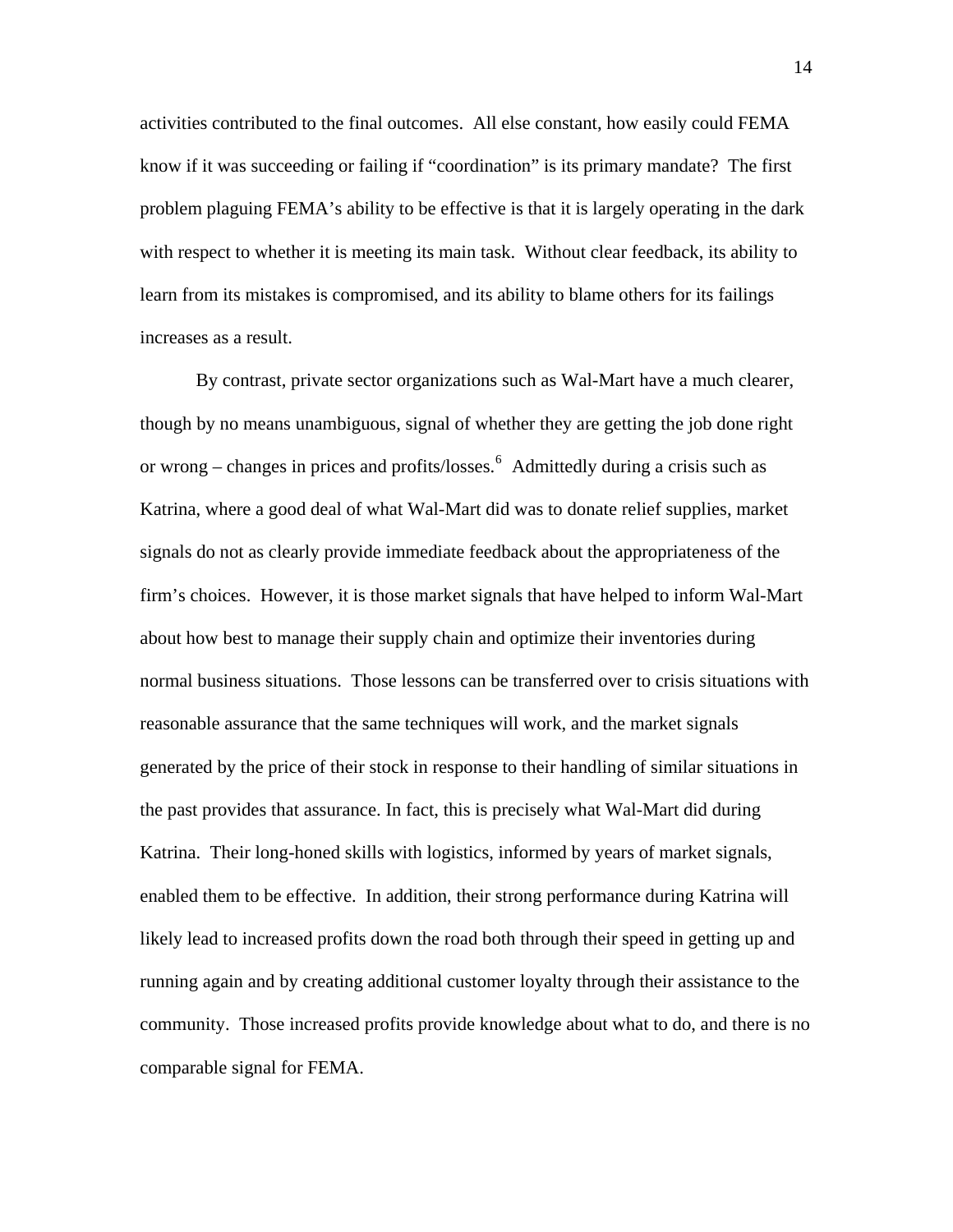Beyond the knowledge signals of prices and profits, private sector firms are often very effective at acquiring knowledge of local conditions that can be extremely useful in a crisis. At the most basic level, operating in the marketplace demands that firms selling physical goods or personal services locate where the demand is. For large retailers like Wal-Mart, this means it has a presence across the United States as its stores generally track the population distribution of the US (Hicks 2007). However, Wal-Mart is particularly known for locating in smaller towns and suburban/exurban areas. The company is also known for getting involved with the local community in a variety of ways, not to mention often serving as a node of social interaction for both customers and associates. As a result of this decentralization of resources that is inherent in the market, firms such as Wal-Mart are very likely to have supplies and human capital near where disasters occur, and they are also likely to have knowledge of the particular communities in which they operate as well as connections with community leaders. Because their employees, both managers and associates, are drawn from the local community and because they are a daily presence in the lives of residents, they have contextual and tacit knowledge that can be, and during Katrina was, very useful in a crisis. These relationships also built mutual trust that can be called upon during a crisis.

By contrast, FEMA does not have offices in each and every small town nor the knowledge gained by ongoing daily interaction with residents. FEMA employees are more likely to be based in Washington or a state capital and, as professionals, are more likely to be relatively new to an area should they be located where a disaster strikes. They would lack the local knowledge necessary to know where help was needed.<sup>[7](#page-32-1)</sup> Because Wal-Mart draws its employees from the same socio-economic groups that were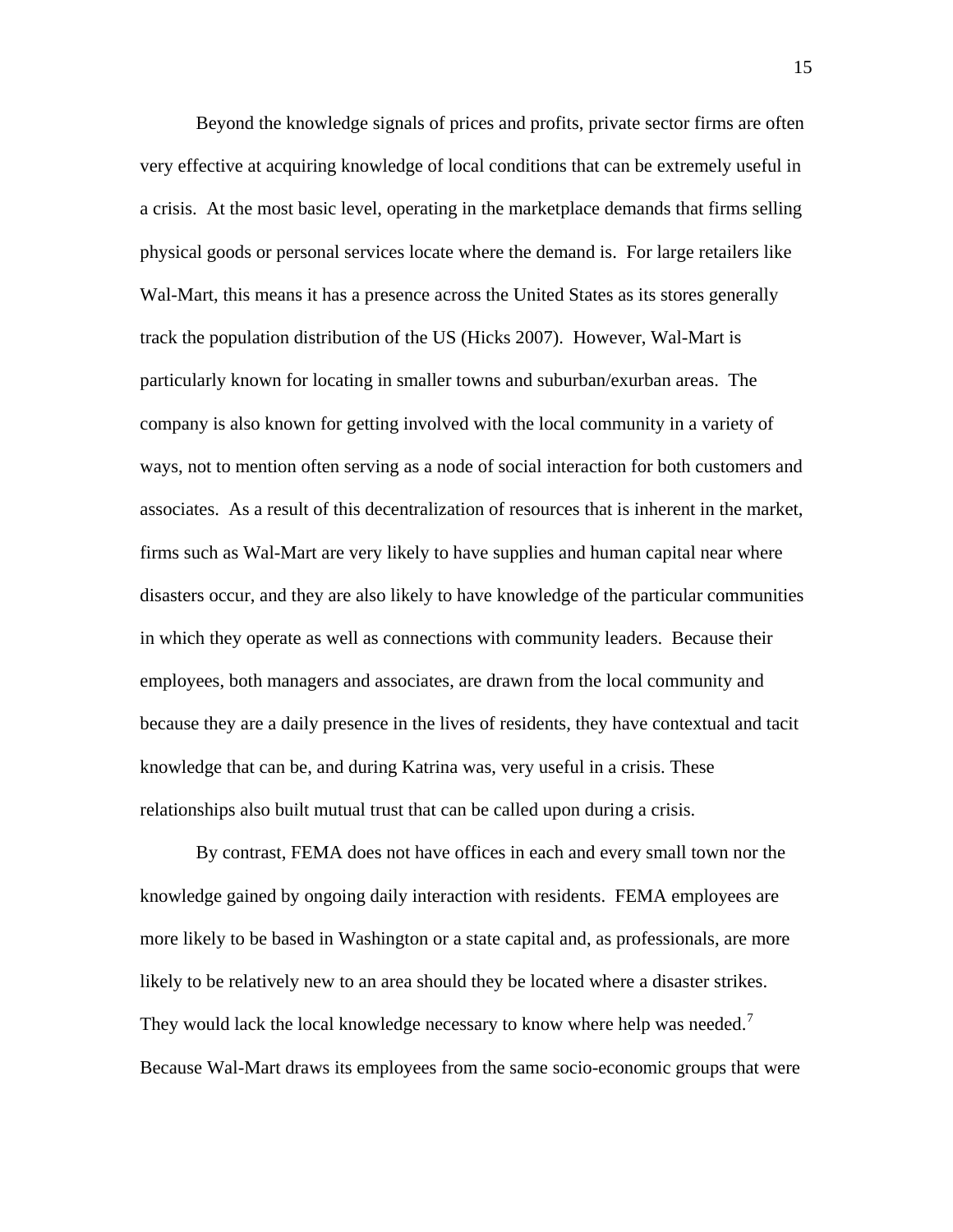hit hardest by Katrina, those employees were especially well-positioned to draw upon contextual, cultural, and tacit knowledge in knowing what needed to be done. The same is much less likely to be true of FEMA employees. Add to that a more hierarchical and less decentralized organizational structure and it is not surprising that FEMA was largely at a loss how to respond, while firms like Wal-Mart were already addressing community needs.

Aside from the limitations on their knowledge, FEMA also does not have the incentives necessary to respond appropriately. Like all public-sector organizations, they do not have the incentive of profits and losses to ensure that they meet their mission. As public choice theory argues and has demonstrated empirically, government agencies are much more likely to be concerned with augmenting their budgets or pleasing key political actors as those represent access to additional resources. $8$  One way of justifying additional funding is to claim that a lack of such funds explains the agency's failures. This is one form of perverse incentives faced by the public sector. Another identified by Sobel and Leeson (2006a, pp. 6-7) is that government agencies have an incentive to avoid "Type 1" errors (errors of commission) and therefore are more likely to make "Type 2" errors (errors of omission). That is, government agencies are likely to take more cautious and conservative strategies than less cautious ones, even if the net benefit to the less cautious one is greater. This suggests that FEMA's tendency to be conservative and rulebound is endemic to its very environment and that expecting a level of agility and flexibility even close to the private sector from it is probably hopeless. The reason for its greater willingness to tolerate Type 1 errors is that overt, visible errors tend to be punished more strongly than less visible ones. In addition, errors of omission form a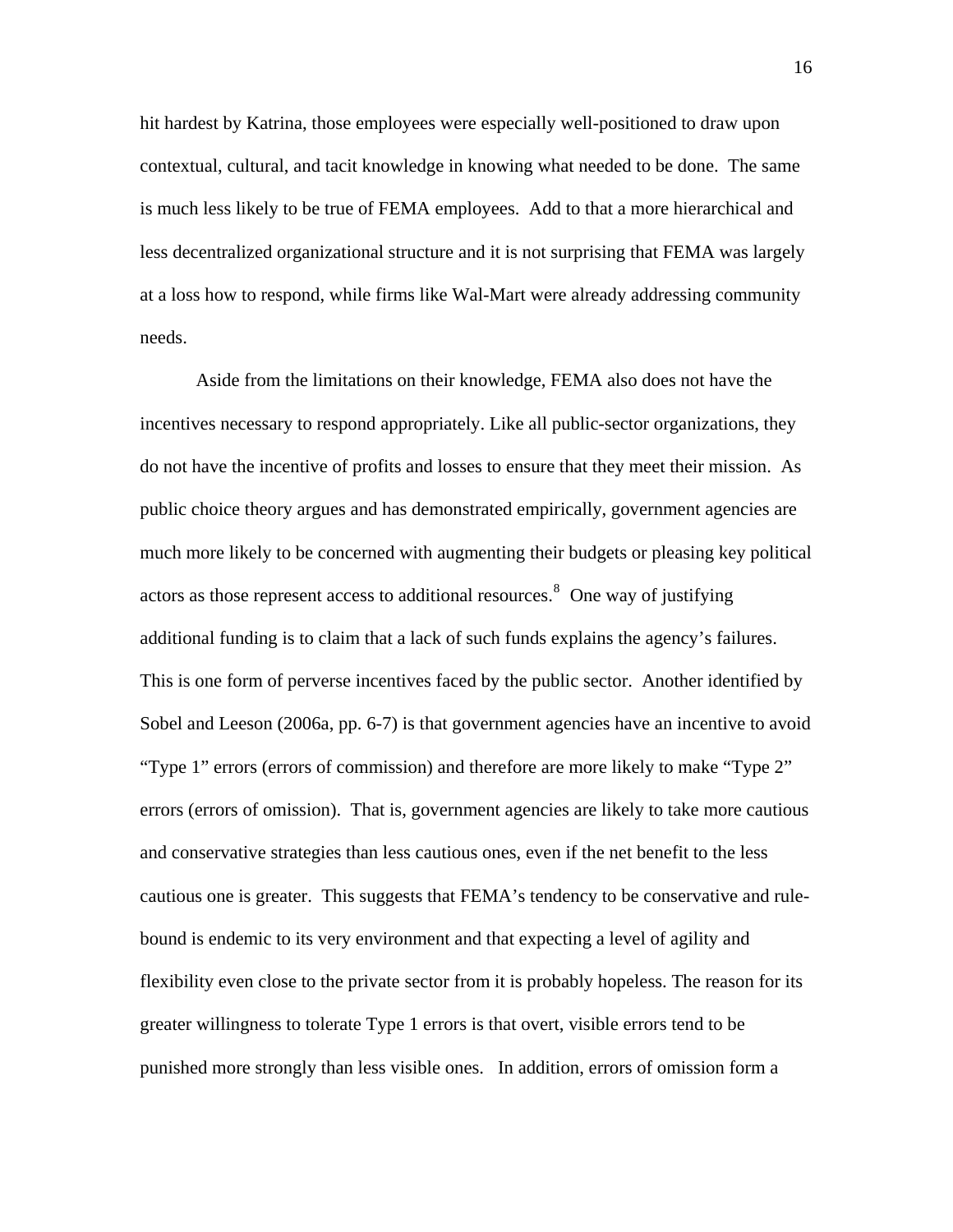more plausible basis for arguing that the agency in question needs more power and resources in order to be able to act. Errors of commission look more clearly like "mistakes" than a lack of resources.

Private sector firms such as Wal-Mart have much more incentive to undertake reasonable risks and have no differential incentive to avoid errors of omission. Unlike government agencies where mistakes of all sorts are costly but getting the job done right has no specific payoff to decision makers, private sector firms can profit by taking on risky projects successfully. The reward and punishment systems of the market process are largely immediate and powerful – if they get it right they profit, if they do not, they face losses. Because owners themselves will gain economically from success as will managers in a way bureaucrats do not, the incentive structure of the market leads firms like Wal-Mart to calculate carefully the prospective net benefits of the options in front of them. Errors of commission mean absolute losses and errors of omission mean lost profit opportunities, both of which they have essentially equal incentive to avoid, especially in the extremely competitive retail sector. Because private sectors firms have owners who are residual claimants and who therefore gain and lose in step with the firm as a whole, they face much stronger incentives to meet the needs of customers and the community. Wal-Mart's superior performance in Katrina illustrates this nicely.

Certainly part of Wal-Mart's motivation for engaging the relief effort in a comprehensive way was the long-term payoff for the profitability and their reputation. This longer-term perspective is not available for government agencies like FEMA, which suffers from the short-sightedness endemic to the political process. The planning horizon of the political process is often as short as the two-year cycle of House elections

17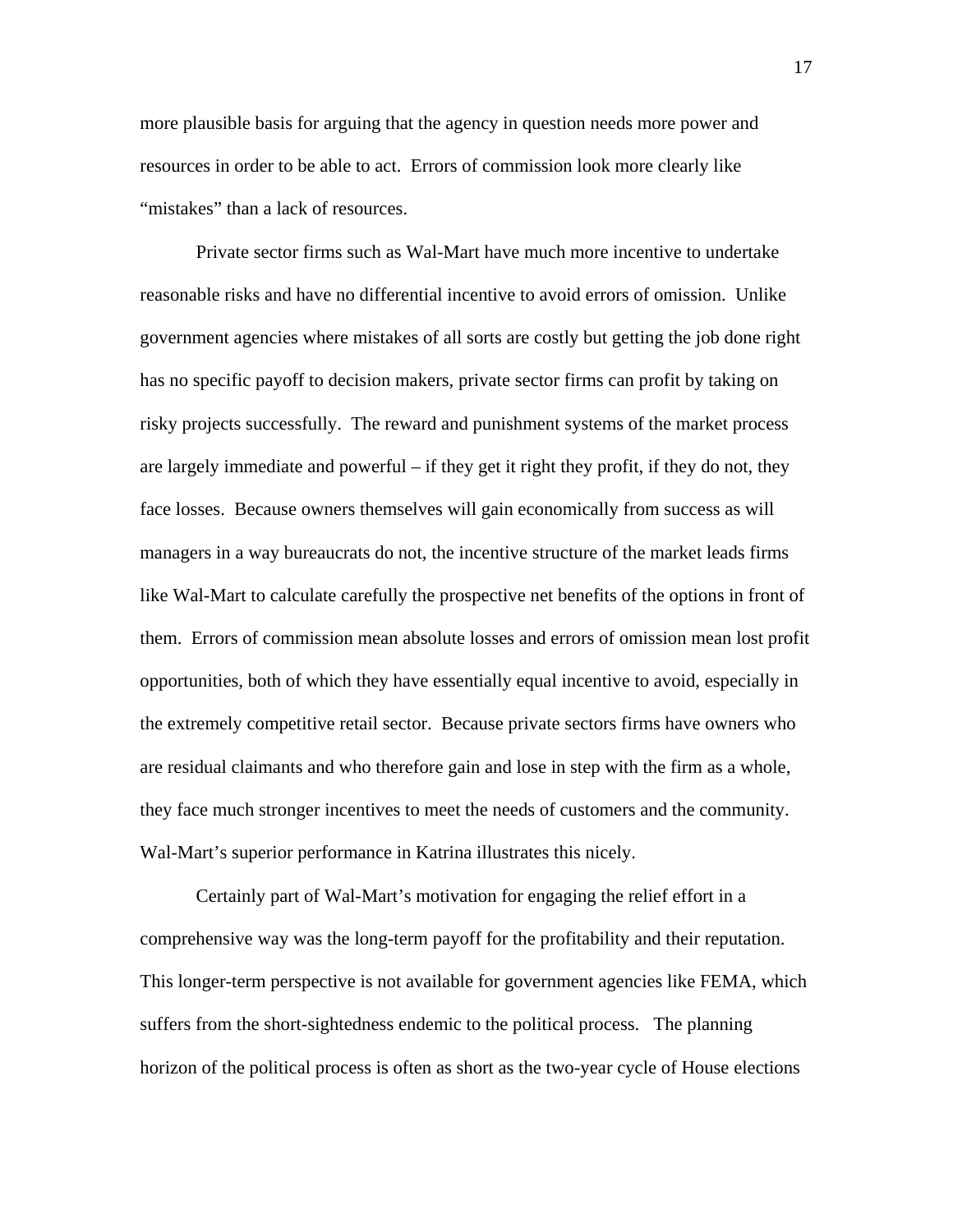and certainly no longer than the four of the presidency. $9$  Agencies are always under the constant threat of new leadership, new priorities, reorganization, reassignment, or outright abolition every two years. FEMA's history of changing missions and being bounced around the bureaucracy have made it difficult to engage in long-term planning as well as making it hard to retain any organizational learning that it might acquire.

Profit-seeking firms are often criticized for supposedly being interested only in short-term gains, but private ownership and capital and equity markets assure that they have to take longer-term interests into account. This was clear during Katrina as the big box stores quite intentionally chose to give up some potential short-run profits in order to gain in the long run and, in so doing, better serve the community. A Home Depot executive commented that whatever it loses in profits in the short term are more than compensated by increased customer loyalty: "If we can be there when a customer needs us most, we can win that customer for life" (Ward 2005, p. 18). Jason Jackson of Wal-Mart noted that what ultimately matters for its own financial health is that "we will have a community to go back to in the end." Long-run interests also worked against the possibility of so-called "price-gouging." As another Home Depot executive put it, "I can't think of a quicker way to lose customers than price-gouging" (Langford 2007). In fact, since 2004, Wal-Mart has had a corporate policy of instituting region-wide price freezes when hurricanes approach so as to avoid any accusations of price-gouging. They recognize that their long-run profitability and relationship with the community depends on skillfully navigating between their narrow short-run financial interest and their larger reputation in the community.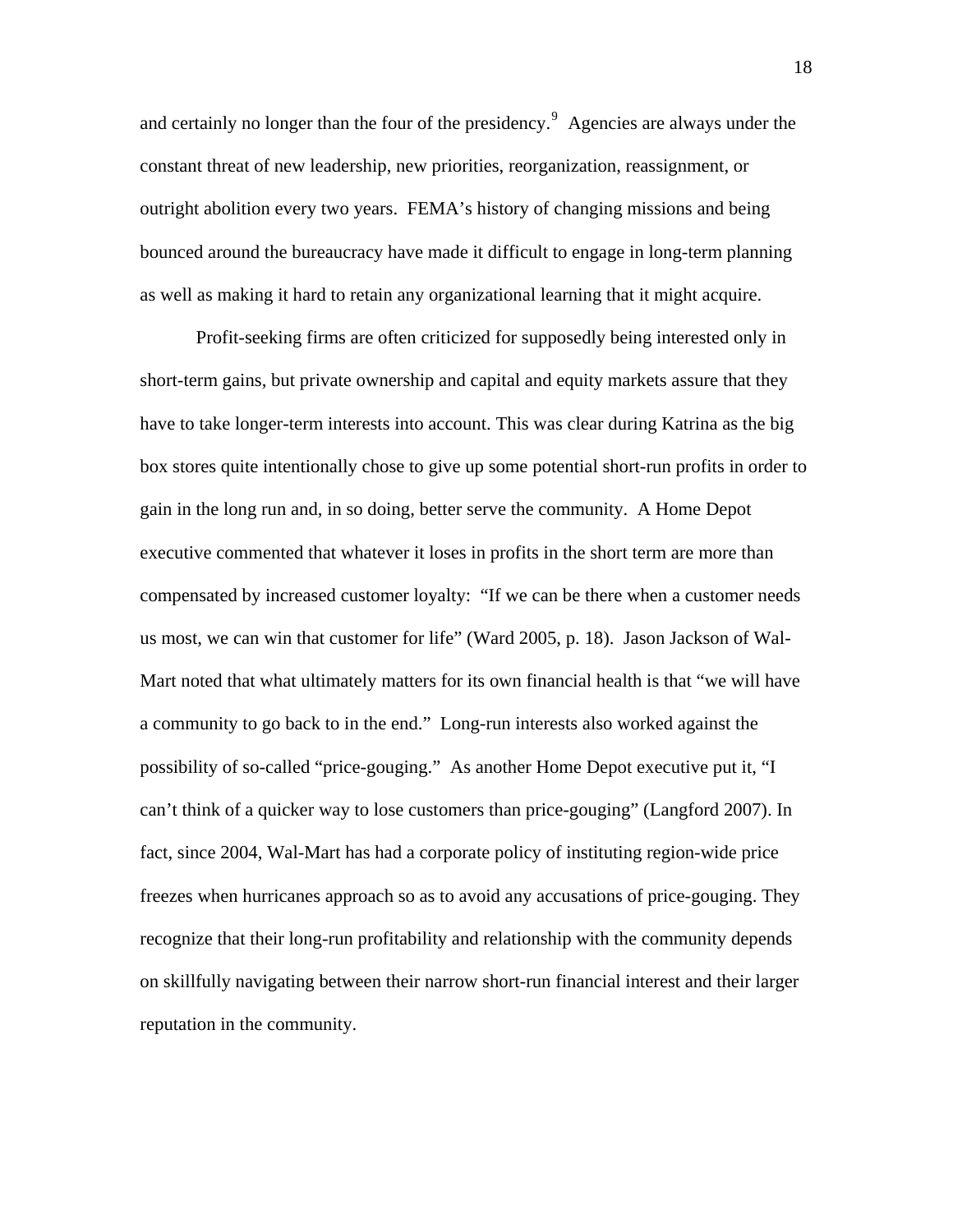Operating in the marketplace also gives Wal-Mart an additional advantage over other organizations involved in the disaster relief process. Relief organizations, whether governmental or non-profits, do not operate in a competitive market context where they have to deal directly with their customers/clients on a daily basis, so they have no need to create a large number of appropriately sized physical locations for any supplies they might wish to stock. In addition, on a day-to-day basis, they require only a small number of employees to take care of administrative duties. It is only when disaster strikes that supplies and workers need to get to the affected areas. Private-sector firms, especially big-box retailers such as Wal-Mart with numerous locations in highly-populated areas, will already be present. Attempts by non-profits or government agencies to mimic this strategy would be seen, rightly, as highly wasteful if they attempt to do so by keeping all kinds of supplies and employees sitting in multiple warehouses "just in case." Such choices would be good examples of the sort of Type 1 error that they would wish to avoid, as idle workers or supplies that are spoiled, outdated, or just plain sitting there would be much more visible than the errors of arriving after the fact. For private-sector firms, their daily operations in the market lead them to have precisely the kinds of resources needed in place to be converted to disaster relief if the situation arises.

In fact, this is precisely what happened during the 2006 hurricane season. Rosegrant (2007b, p. 3) reports on FEMA's attempt to match Wal-Mart's performance by stockpiling food and ice in anticipation of a busy 2006 season in the Gulf, without ever coordinating with private sector firms. When the predicted busy season failed to materialize, FEMA had to "throw out some 279 truckloads of food worth about \$43 million." Add to that the \$85 million worth of unused Katrina supplies they were forced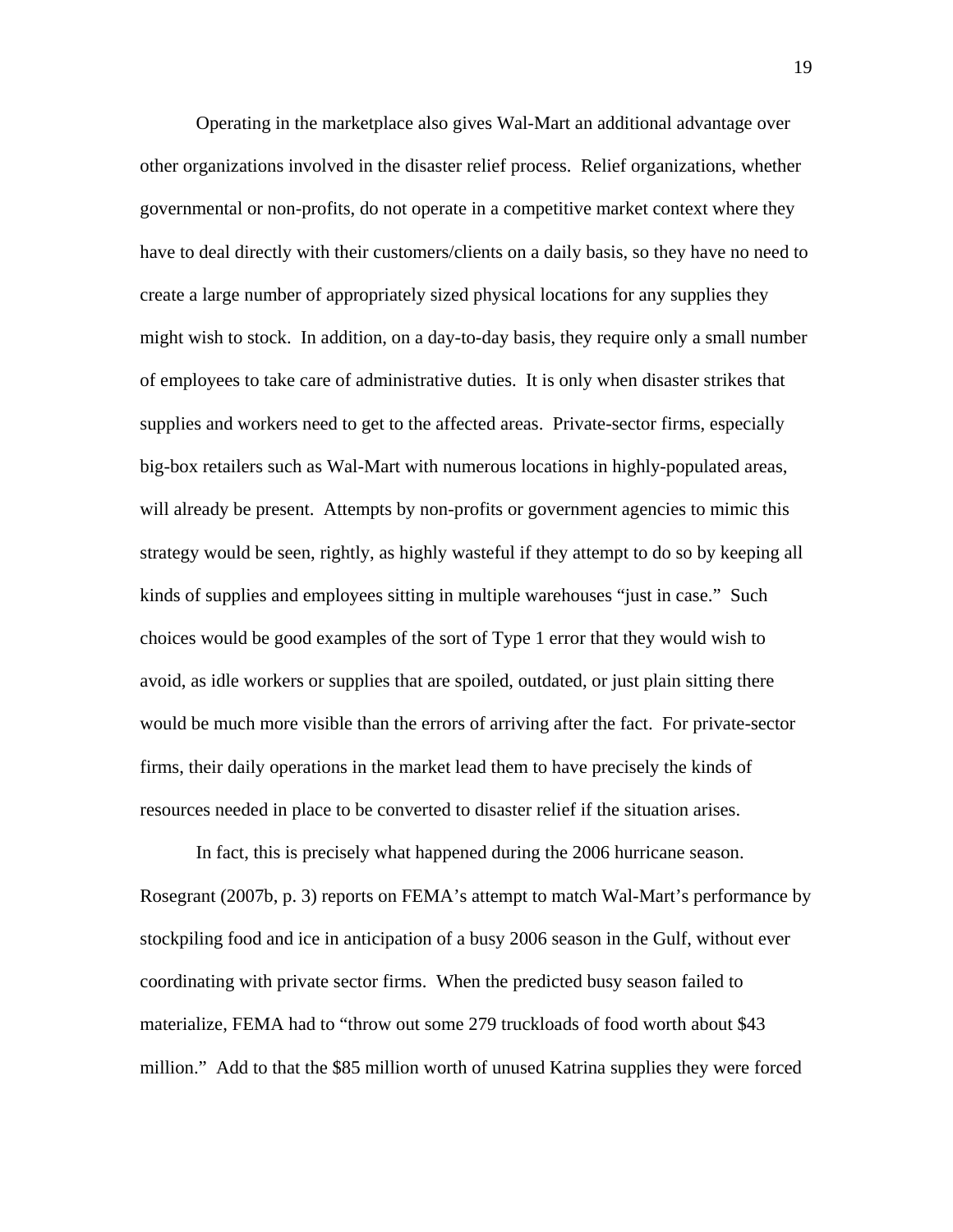to give away in June of 2008, and it is unlikely that FEMA will engage in strategies that risk such visible errors of commission again. By contrast, Wal-Mart *always* has resources at the ready because it needs them available for its day-to-day business. With ongoing markets to serve, rather than discrete events that call for their involvement, private retailers have the incentive and knowledge to have a constantly replenished stock of goods on hand that might serve as vital resources in a time of crisis. Giving the private sector a larger role in disaster relief would eliminate the sort of waste FEMA created in 2006.

# **Competition and Organizational Learning**

In addition to knowledge and incentives more narrowly, a broader explanation of Wal-Mart's effective response to Katrina is that it operates in an extraordinarily competitive marketplace and this environment is largely responsible for the way in which it has developed its resources, formed behaviors and developed routines that combine those resources and behaviors. Recent work in the strategic management literature has characterized the firm as a set of *resources*, a group of *activities* that the firm engages in, and a collection of *routines* that link the resources to the activities (Mathews 2006, p. 75).[10](#page-32-1) Routines are the various rules, procedures, behavioral patterns and the like that define how a firm operates. As the name suggests, they grow from repetition, and can become increasingly effective as the firm evolves. Effective routines allow the firm to engage in increasingly complex tasks by, essentially, increasing their capabilities, understood as their potential embodied in their resources. Rather than just seeing the firm's resources as a static collection of things, the emphasis on routines provides a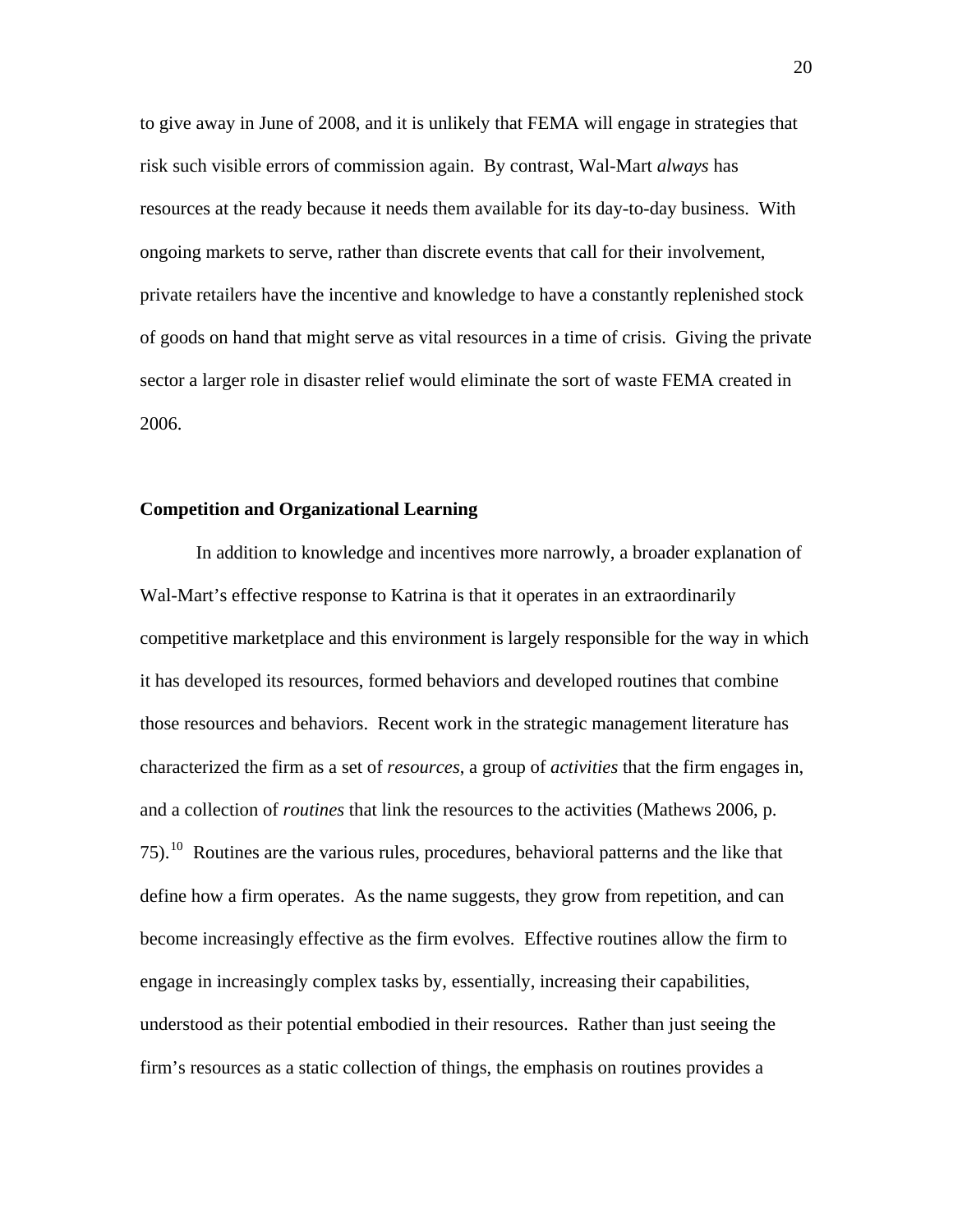"dynamic capabilities" perspective on the firm's behavior (Teece, Pisano, and Shuen 1997). The firm is not just a collection of resources, but an institution that can learn to improve its own operation so as to enhance the productivity of those resources. Such organizational learning is much more likely to take place in a highly competitive environment where the organization is subject to constant pressure to improve its shortrun efficiency and long-run capabilities. Organizations under competitive pressure will also be more entrepreneurial as they will be better able to apply their resources and routines to novel contexts.

Constant exposure to just this sort of highly competitive environment has led Wal-Mart to develop a set of organizational practices that are honed to be efficient. Perhaps more important, the routines they have developed are so tightly matched to their resources and behaviors that they are very easily deployed in novel situations. The competitive pressure of the retail market has helped Wal-Mart develop organizational routines that are efficient at a point in time, while also ensuring that, as an organization, it can learn from novel situations and incorporate that learning into dynamically efficient meta-routines. It not only knows how to act effectively, it also knows how to learn how to act effectively. Its routines effectively embody its capabilities.

Wal-Mart's successes during Katrina were not only the result of learning from its previous responses to hurricanes, but also from the everyday demands on its supply chain and distribution network to get goods to stores that need them. The firm's whole inventory-relevant technological infrastructure is geared around the quick movement of goods to stores and within them.<sup>[11](#page-32-1)</sup> Several authors have argued that its innovations in these areas are a key causal variable in the increased productivity of the US economy in

21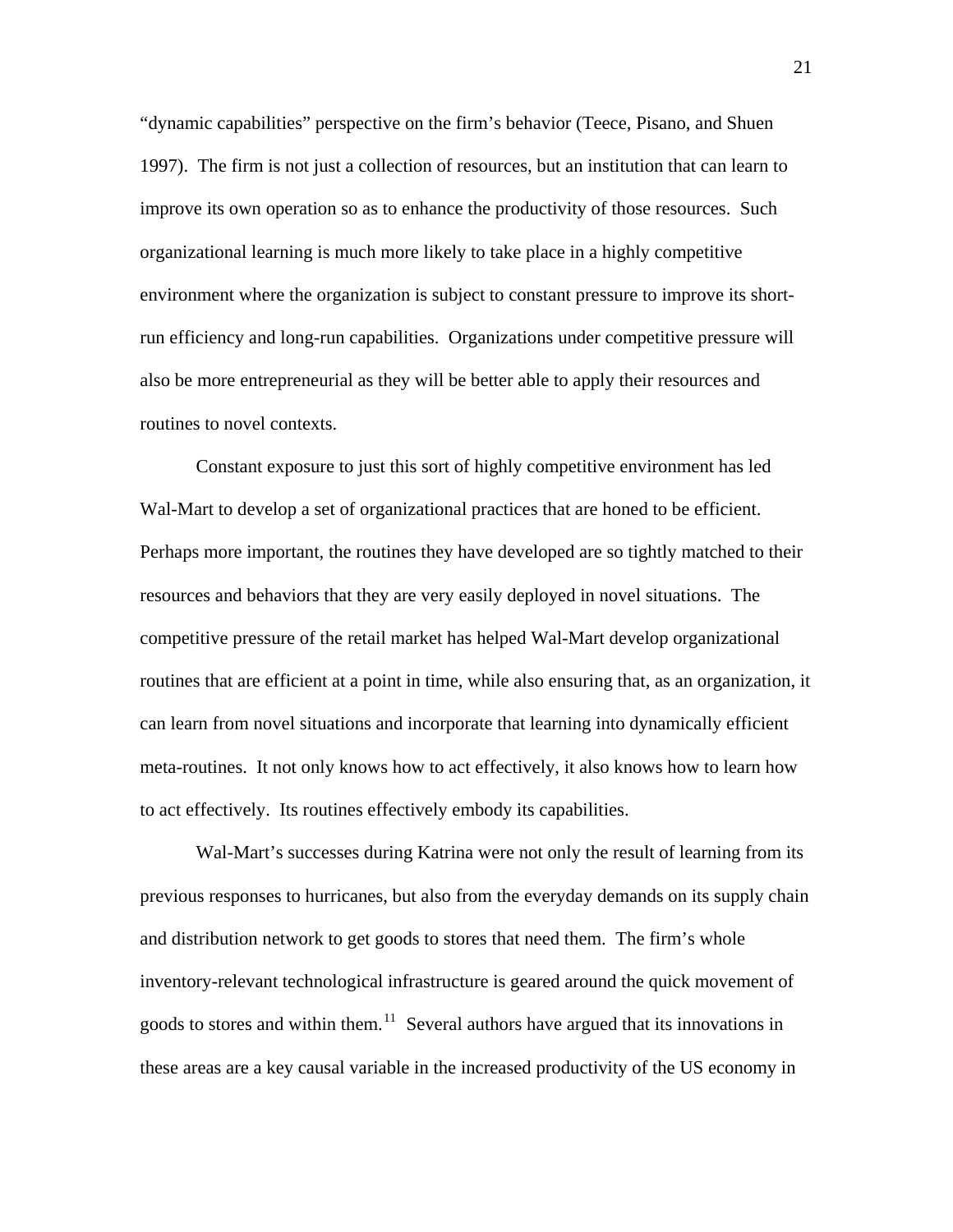the late 1990s, and might explain more than half of the productivity gains in the retail sector from 1987 to 1995 (Johnson 2002; see also Vedder and Cox 2006, pp. 128-134).

Much of this efficiency has been developed through the "learning by doing" that is associated with the competitive marketplace. Just as individuals learn by being put in situations of novelty that require the application of existing resources and capabilities to new activities and where there is a clear metric of success, so do firms learn to develop routines to bridge their resources and activities in the competitive environment of the market. Environment matters because even if an organization has clearly defined activities and a set of resources to bring to bear on them, it will not be likely to develop the linkages between them if it is not faced with genuine pressure to perform and innovate. Put differently, the more competitive the environment, the more likely it is that organizations will behave entrepreneurially, with respect to both the world outside of the organization and its internal structures. Wal-Mart's history in a very competitive industry has enabled it to be alert to the unexpected and able to learn from its mistakes, both of which are key elements of effective disaster response.<sup>[12](#page-32-1)</sup> It has honed just the sort of agility and responsiveness that disaster experts would love to inculcate in FEMA and other government agencies. Unfortunately, those characteristics are a product of the competitive market environment in which Wal-Mart operates, not its organizational structure or the quality of its leadership per se.

Wal-Mart also demonstrated a willingness to trust its lower-level employees to take its well-honed routines and apply them to novel situations. As noted at the outset, Wal-Mart managers and associates are given a fair degree of discretion and during Katrina were instructed and expected to make decisions "above their level" without prior

22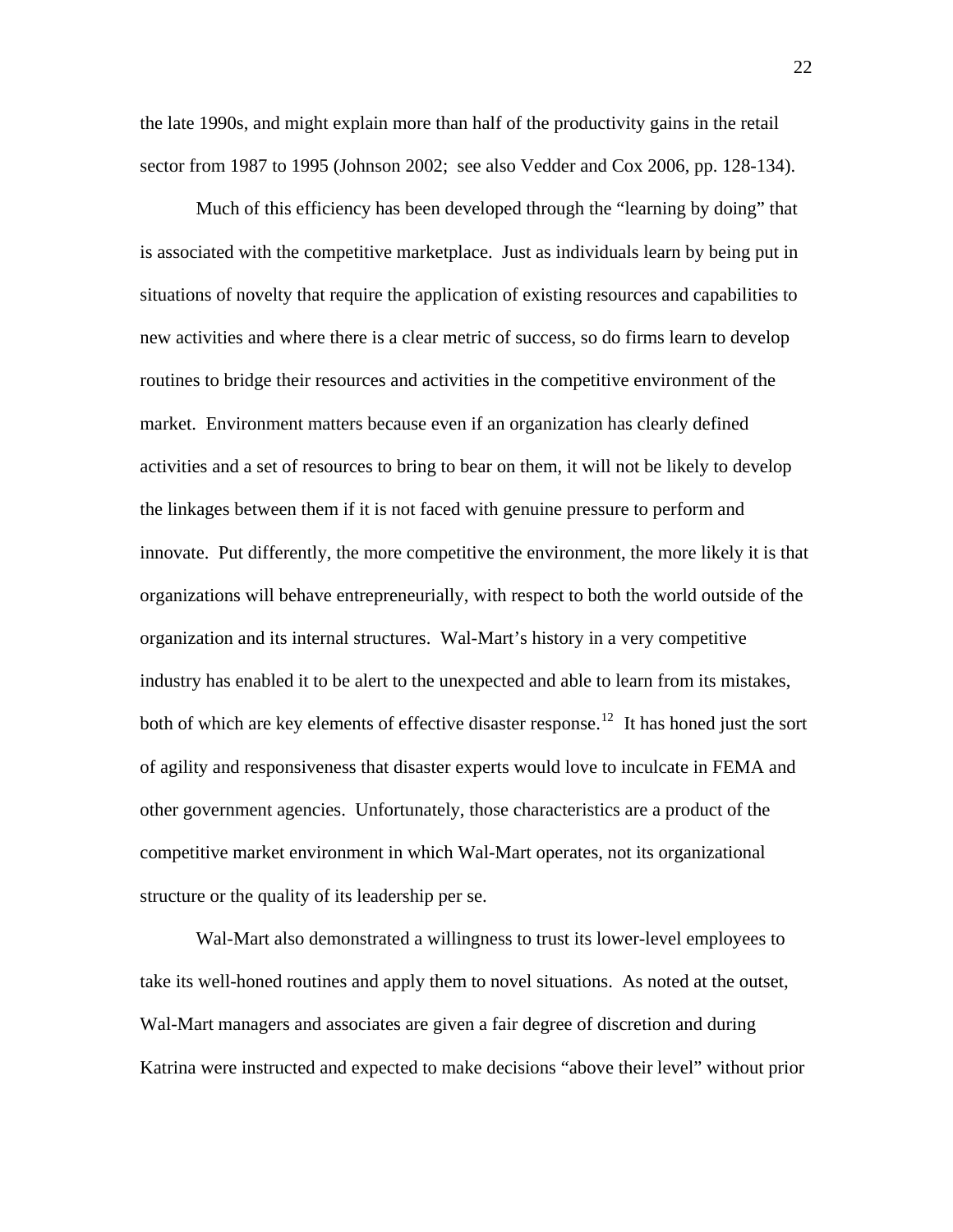approval. How is it possible for Wal-Mart to trust in the quality of those decisions? The answer is two-fold. First, it has organizational routines that its employees are used to deploying and know are successful and it also has a demonstrated capacity to learn from its own behavior. Second, it has a very powerful corporate culture in which its core philosophical ideas are inculcated in managers and associates from day one.<sup>[13](#page-32-1)</sup> The combination of known organizational routines, a capacity to learn, and a powerful corporate culture means that lower-level employees can be trusted to apply known protocols to novel situations in ways that are consistent with the overall vision of the organization. In giving lower-level employees such autonomy, Wal-Mart made it possible for them to act on their tacit knowledge. Because tacit knowledge is, by definition, uncommunicable through ordinary language, acting on it requires that its possessor have a significant degree of autonomy.[14](#page-32-1) Had Wal-Mart employees been held to very tightly scripted protocols, they would not have been able to improvise based on their tacit and contextual knowledge in the effective ways that they did. Issues of organizational structure are not independent from those involving how well such organizations can make use of their employees' tacit knowledge.

That combination of factors that enabled Wal-Mart to trust its lower-level employees and for them to use that autonomy so well is most effectively produced in an environment of competition, which also explains why it was virtually absent from FEMA.<sup>[15](#page-32-1)</sup> Many of the stories of FEMA's failures involved their inability to "think on their feet" and trust in the decision-making of lower-level bureaucrats. Wal-Mart's ability to respond to the unexpected, deliver to the community, and trust in the choices of its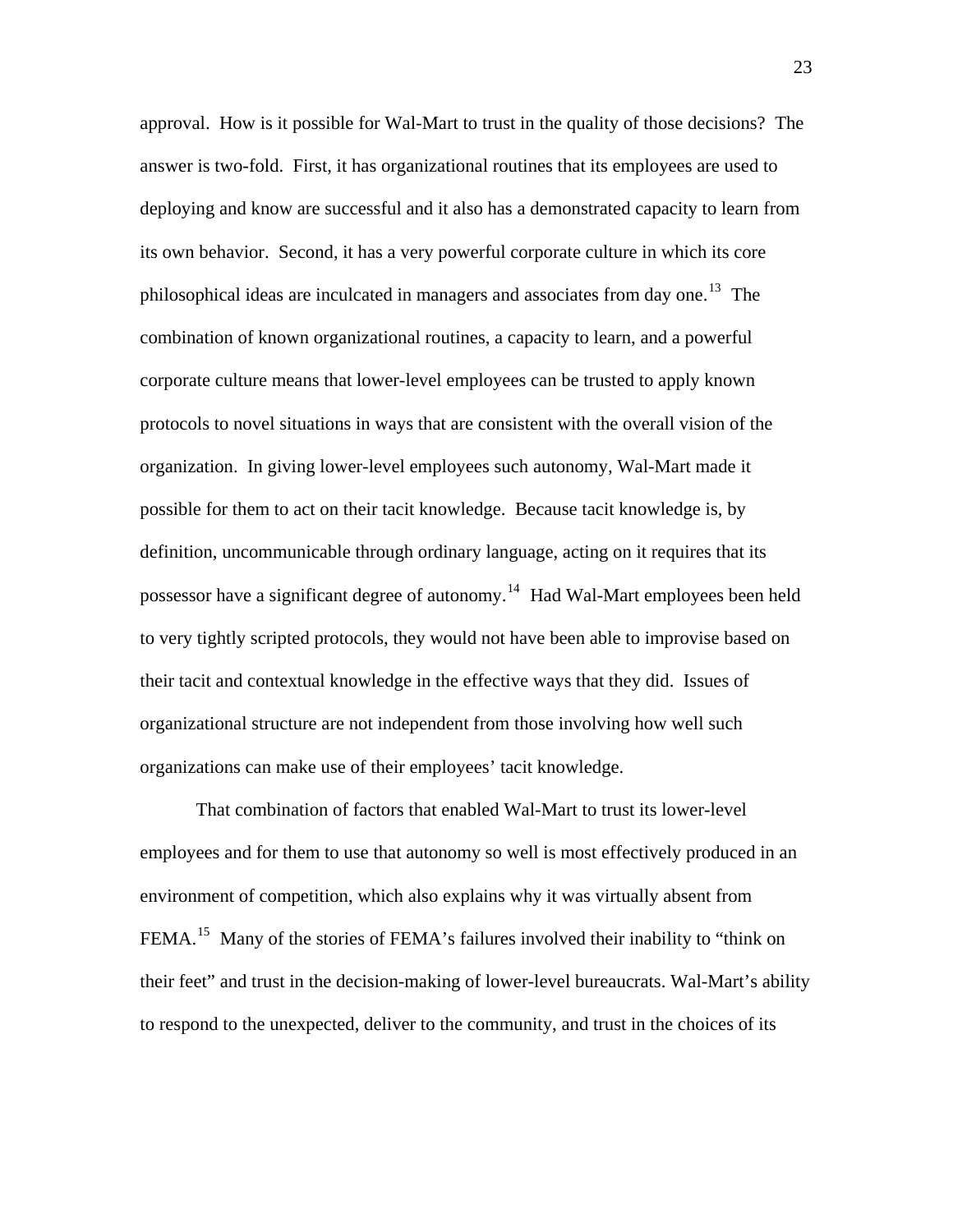lower-level employees are the result of it being a profit-seeking firm operating in a highly competitive marketplace and are nearly impossible to duplicate outside of that context.

### **Conclusion**

The tale of Hurricane Katrina as a massive failure of government at multiple levels is a widely accepted one, even among people normally not inclined to point the finger of blame at government. However, the lesson that many draw is that it was a failure of will, resources and/or expertise by government that created the catastrophe that was Katrina. What is much less often argued is that these failures were endemic to the institutional environment of the political process, which is unable to provide the knowledge and incentives necessary for effective resource allocation in the way that the private sector can. When placed next to FEMA's failures, the largely untold but very clear story of Wal-Mart's success illustrates the advantages the private sector has in managing the logistical challenge of resource allocation during a natural disaster.<sup>[16](#page-32-1)</sup> The incentive provided by private ownership and the knowledge provided by market signals such as prices and profits, all set in an environment of competition, create firms like Wal-Mart that are able to respond with agility and improvisation to a crisis like Katrina, and to do so with results far superior to almost all government agencies. A political economy perspective on Wal-Mart's heroic performance strongly challenges the belief that with more will, resources, or expertise, government could ever respond effectively to a major diaster. The flip side of government's massive failures during Katrina is the notable successes of the private sector. Disaster policy makers who ignore the other half of the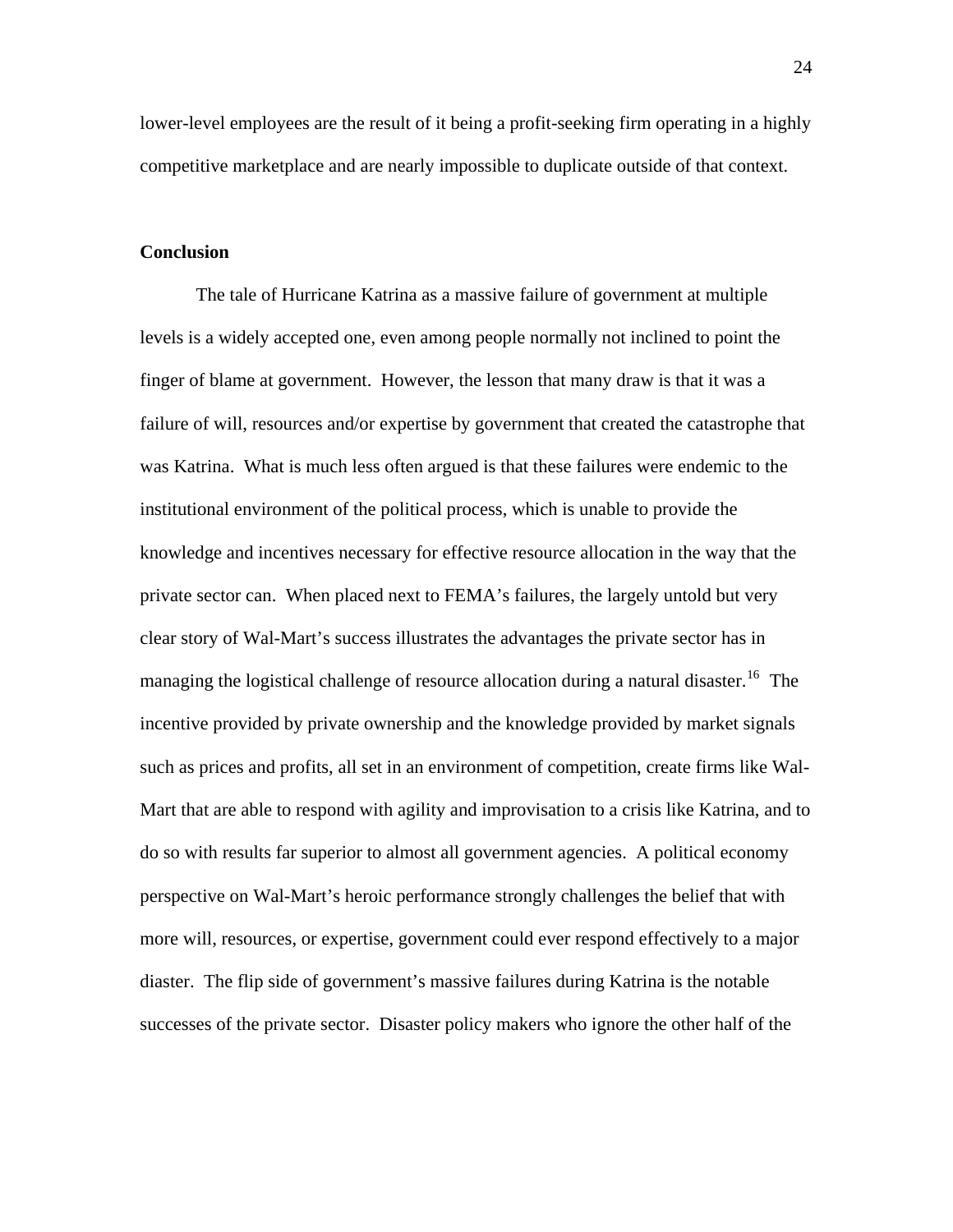story do so not only at their own peril, but also at the peril of millions of Americans who could be the next victims of another disastrous government disaster relief effort.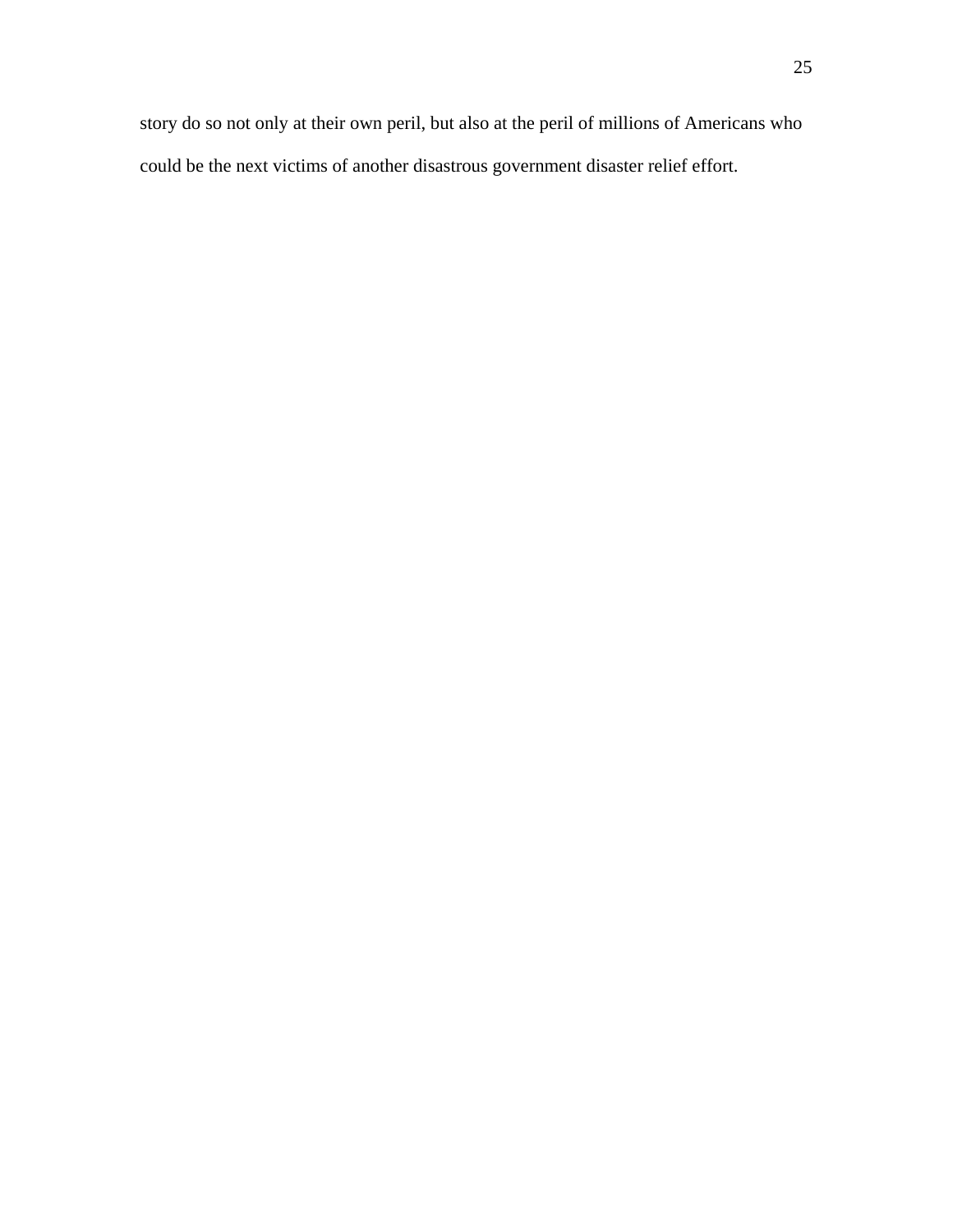## **Notes**

<sup>1</sup> On the so-called "ratchet effect" on the size of government in the wake of crisis, see Higgs (1987).

 $2<sup>2</sup>$  The one government agency generally acknowledged to have performed well during Katrina was the U. S. Coast Guard. One explanation for its success is that it has had both independence from the political process and a decentralized organizational structure, much like Wal-Mart. It also had a fairly clear and visible "output" (i.e., saving lives through rescues). Despite the Coast Guard not having the ability to rely on profit and loss for knowledge and incentives, it at least could take advantage of local knowledge through its decentralized organizational structure as well as its long-standing powerful organizational culture of agility and independence.

 $3$  Sobel and Leeson (2006b) and Shughart (2006) both note the positive role played by Wal-Mart, but neither makes an exploration of its success a central theme.

<sup>4</sup> *Meet the Press*, September 4, 2005, transcript available online at

[http://www.msnbc.com/id/9179790.](http://www.msnbc.com/id/9179790)

 $<sup>5</sup>$  The story of the Waveland, Mississippi store is of interest for another reason, as it</sup> demonstrates further the improvisational skills of the private sector. The store was so severely damaged that the structure could not be reopened right away. Realizing that the community needed the supplies that Wal-Mart had, they improvised by first setting up a 16,000 square foot tent in the parking lot immediately after the storm to at least offer the basics, including pharmacy services. Later, they did some slight repairs to a portion of the physical structure that was salvageable and opened a 57,000 square foot "Wal-Mart Express." What is of note is that this was an innovation in response to this storm; Wal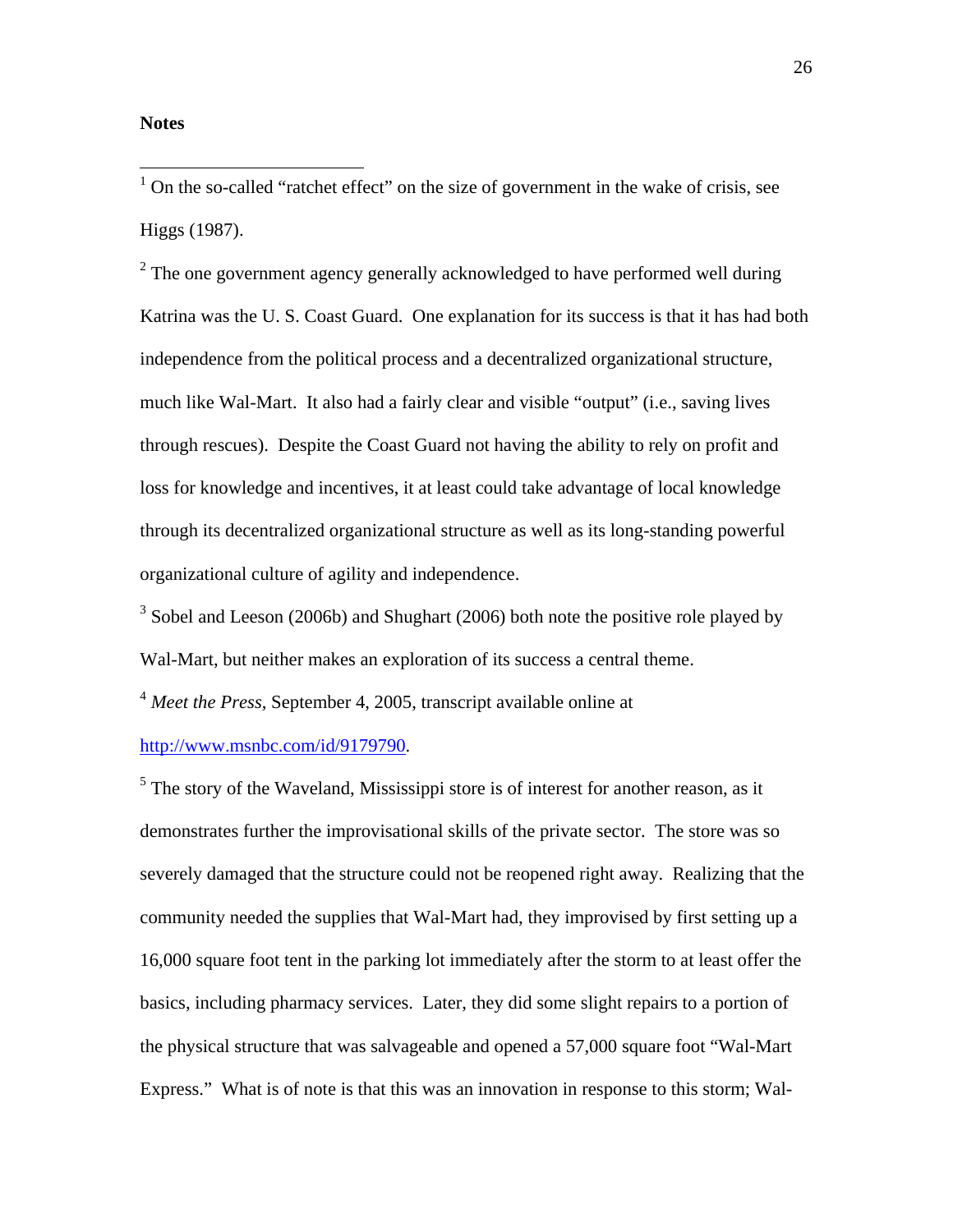Mart Expresses did not previously exist. The 57,000 square feet were still about a fourth of the original store. About a year after the storm, the Waveland SuperCenter was fully renovated and reopened.

1

 $6$  It is important to note that the quality of the market signals that private enterprise gets also depends on the stability of the political environment in which it operates. Political uncertainty can create "signal noise" that makes it more difficult for the individuals, firms, and communities to interpret market signals correctly, which thereby undermines their ability to form accurate expectations and plan for the future. Chamlee-Wright (2007) explores the way in which such politically-generated signal noise has made recovery from Katrina more difficult than it could have been.

<sup>7</sup> Some evidence for this claim can be found in news reports from June 2008 that FEMA was forced to give away to other government agencies \$85 million in supplies intended for Katrina victims because they did not know there was still a need for them and could no longer afford to store them. This was despite the fact that FEMA was referring people looking for housing and supplies to the very local agencies who would have gladly made use of those supplies had they only known of their existence. FEMA's lack of local, contextual knowledge was at the root of this problem. The contrast between FEMA stocking its warehouses with goods that went unused while Wal-Mart and others were emptying their warehouses and getting supplies to residents could not make the argument of this paper more clear.

<sup>8</sup> A nice overview of these sorts of public choice considerations is Mitchell and Simmons (1994). On this particular issue, see pp. 58-62.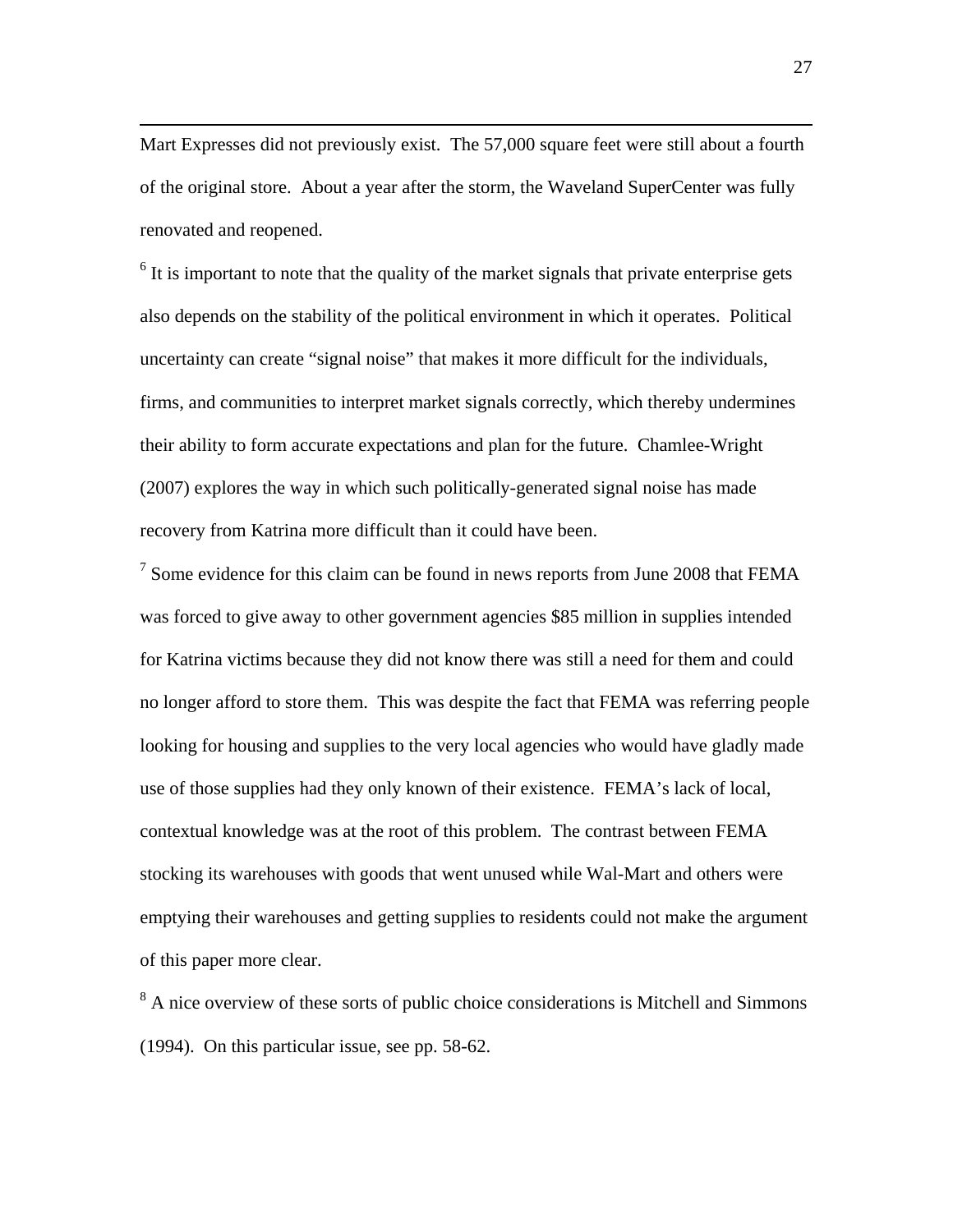<sup>9</sup> In a discussion of the lack of incentives facing governments to promote disaster mitigation rather than just attempting to clean up afterward, Mileti (1999, p. 160) notes that "the costs of mitigation are immediate while the benefits are uncertain, may not occur during the tenure of the elected officials, and are not visible (like roads or a new library)." Sobel and Leeson (2006a) address some of these issues as well.

 $10$  The concept of "routines" comes from the work of Nelson and Winter (1982).

 $11$  Wal-Mart is widely recognized as an innovator in inventory management and has recently become one of the first large retailers to use Radio Frequency ID to manage inventory flow at distribution centers and retail stores. One of their goals is to be able to track in-store sales with a degree of accuracy that prevents them from ever running out of merchandise on store shelves and adjust the merchandise mix to changes in their customer base as quickly as possible.

 $12$  Comfort (2005) considers the discovery and correction of error to be one of five critical criteria for an effective disaster response system and criticizes specifically "the inability to identify and correct errors as the event evolved" as one of the great failures in the response to Katrina. In her call for designing systems that avoid that failure, she herself fails to take into consideration whether structural and institutional features of the public and non-profit sector might make such learning problematic and, conversely, whether the different features of the private sector make it more likely. It is worth noting that the "discovery and correction of error" is precisely the role that Kirzner (1973) assigns to the entrepreneur and offers reasons why the context of the market is more likely to generate such entrepreneurship than would other institutional arrangements.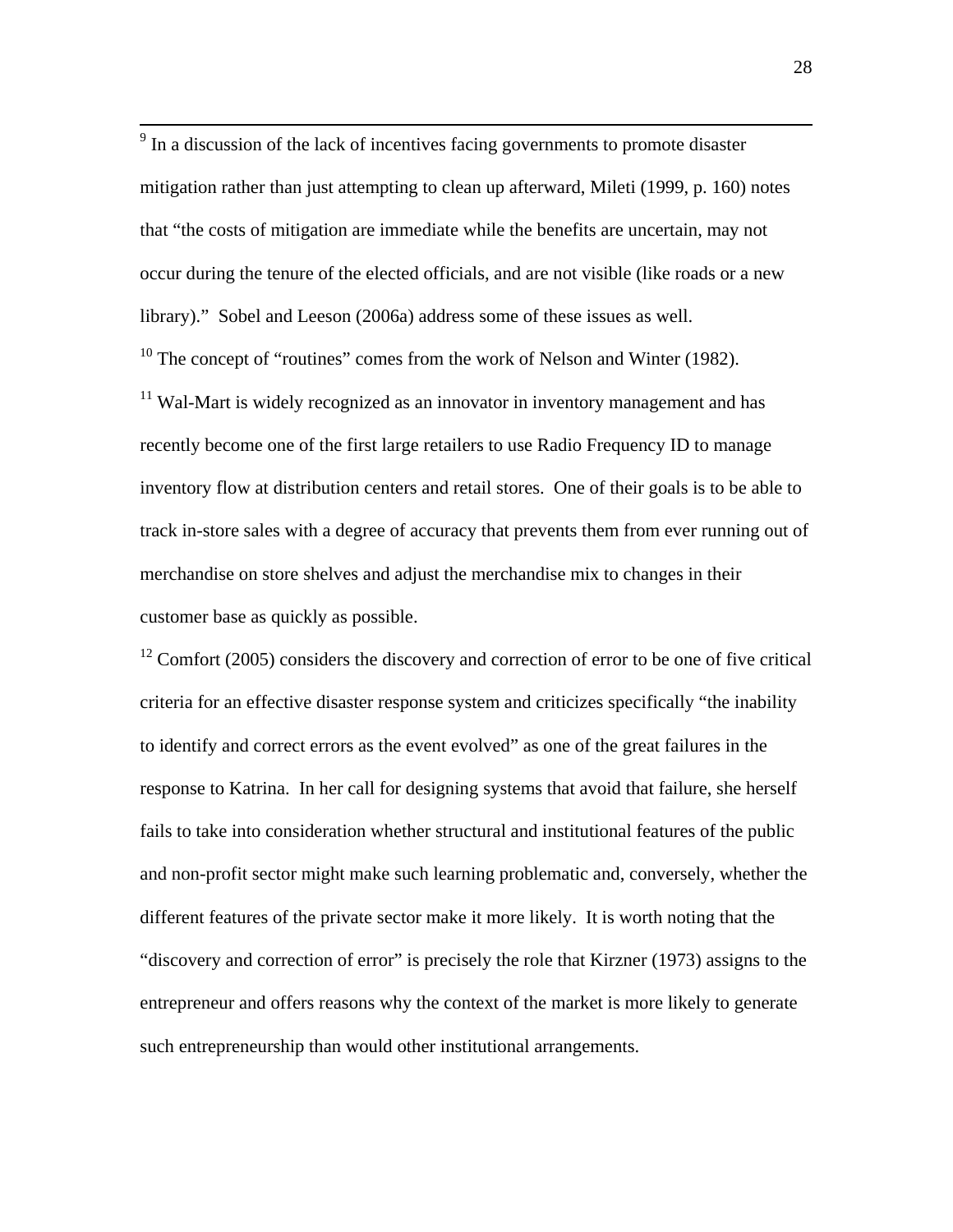<sup>13</sup> Wal-Mart has long been known for its attempts to create a consistent and powerful corporate culture. It devotes a whole section of its website to issues of corporate culture, including everything from its "Three Basic Beliefs" to Sam Walton's "Ten Rules for Building Business" to the "Wal-Mart Cheer." The Wal-Mart corporate culture also includes the "Ten Foot Rule," which means that associates should approach any customer within ten feet of them to see if they need help, and their website includes a description of the "Saturday Morning Meetings," which take place at corporate headquarters in Bentonville, Arkansas and provide a forum for explaining and debating core issues facing the firm as well as celebrating the successes of employees.

 $14$  I thank Josh Hall for this observation.

<sup>15</sup> As noted earlier, the U.S. Coast Guard was able to capture some of this combination, especially the powerful organizational culture, in its long history which enabled it to respond to Katrina more like Wal-Mart than FEMA.

 $16$  The record may be clear, but it is not well known. In multiple presentations of the underlying research of this paper to undergraduate audiences, I have asked them at the end how many had previously heard of Wal-Mart's positive performance. In most cases, no hands go up at all. Even in a talk at a college in New Orleans, only two or three of a class of 25 or so had heard any of this before. The media have been very effective in covering FEMA's failures but not nearly as good about Wal-Mart's successes.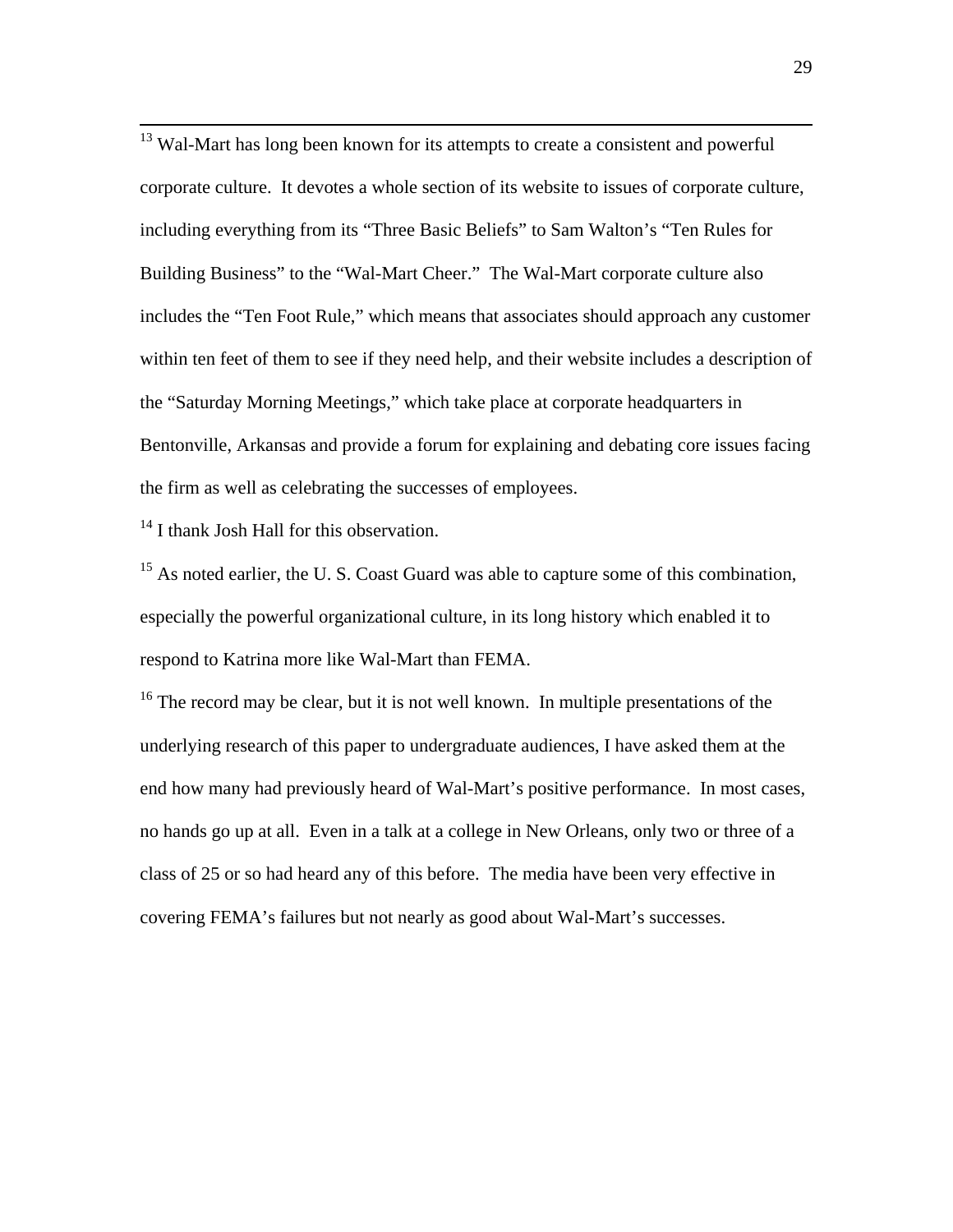### **References**

- Barbaro, Michael and Justin Gillis. 2005. "Wal-Mart at Forefront of Hurricane Relief," *Washington Post*, September 6, p. D01, available at: [http://www.washingtonpost.com/wp](http://www.washingtonpost.com/wp-dyn/content/article/2005/09/05/AR2005090501598.html)[dyn/content/article/2005/09/05/AR2005090501598.html.](http://www.washingtonpost.com/wp-dyn/content/article/2005/09/05/AR2005090501598.html)
- Bond, Patti. 2005. "Home Depot: As Experience Grows, Big Orange Refines Script for Storm Response," *Atlanta Journal-Constitution*, Sept. 4, p. 1C.
- Chamlee-Wright, Emily. 2007. "The Long Road Back: Signal Noise in the Post-Katrina Context," *The Independent Review 12*, pp. 235-59.
- Comfort, Louise K. 2005. "Fragility in Disaster Response: Hurricane Katrina, 29 August 2005," *The Forum, 3*, no. 3. Available at: http://www.bepress.com/forum/vol3/iss3/art1
- Hayek, F. A. 1940. "The Competitive Solution," in *Individualism and Economic Order*, Chicago: The University of Chicago Press, 1948, pp. 181-208.

\_\_\_\_\_\_\_\_\_\_. 1945. "The Use of Knowledge in Society," in *Individualism and Economic Order*, Chicago: The University of Chicago Press, 1948, pp. 77-91.

- Hicks, Michael J. 2007. *The Local Economic Impact of Wal-Mart*, Youngstown, NY: Cambria Press.
- Higgs, Robert. 1987. *Crisis and Leviathan: Critical Episodes in the Growth of American Government*, New York: Oxford University Press.
- Independent Levee Investigating Team. 2006. *Investigation of the Performance of the New Orleans Flood Protection Systems in Hurricane Katrina on August 29, 2005*. Available at: http://www.ce.berkeley.edu/~new\_orleans/report/VOL\_1.pdf .
- Johnson, Bradford. 2002. "Retail: The Wal-Mart Effect," *The McKinsey Quarterly 2002,* no.1, pp. 40-43.
- Kirzner, Israel M.. 1973. *Competition and Entrepreneurship*, Chicago: The University of Chicago Press.
- Langford, Terri. 2007 "Disaster Plan Teams State and Retailers," *Houston Chronicle*, July 15, available at: http://www.chron.com/disp/story.mpl/hurricane/4967735.html.
- Lavoie, Donald C. 1985. *National Economic Planning: What is Left?*, Cambridge, Mass.: Ballinger Publishing Company.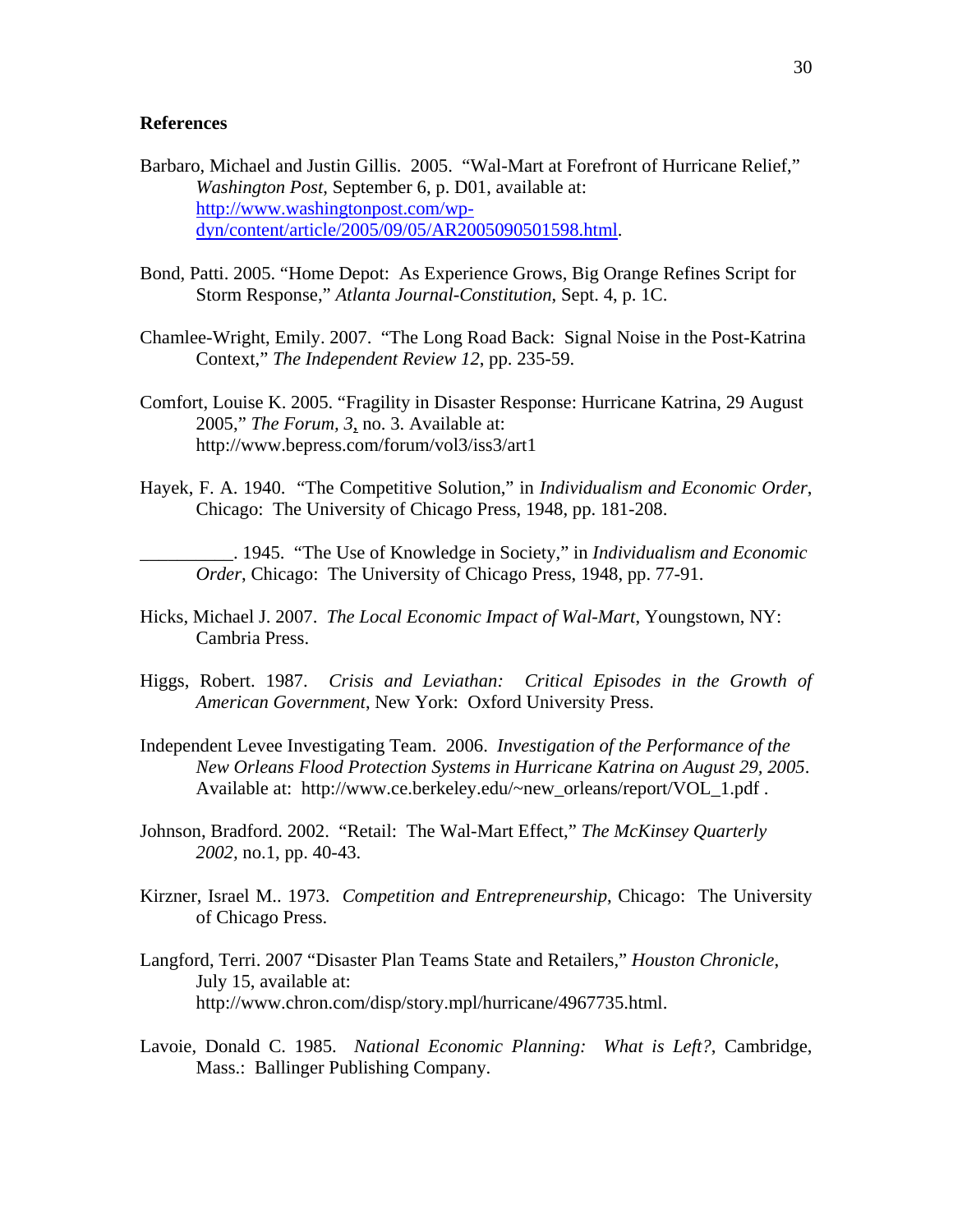- Leonard, Devin. 2005. "The Only Lifeline was the Wal-Mart," *Fortune 152*, 7, October 3, pp. 74-80.
- Mathews, John A. 2006. *Strategizing, Disequilibrium, and Profit,* Stanford: Stanford Business Books.
- Mileti, Dennis S. 1999. *Disasters by Design*, Washington, DC: Joseph Henry Press.
- Mises, Ludwig von. 1920. "Economic Calculation in the Socialist Commonwealth," in *Collectivist Economic Planning*, F. A. Hayek, ed., Clifton, N.J.: Augustus M. Kelley, 1935, pp. 87-130.
- Mitchell, William C. and Randy T. Simmon. 1994. *Beyond Politics: Markets, Welfare, and the Failure of Bureaucracy*, Boulder: Westview Press.
- Nelson, Richard and Sidney Winter. 1982. *An Evolutionary Theory of Economic Change*, Cambridge, MA: Belknap Press.
- Rosegrant, Susan. 2007a. *Wal-Mart's Response to Hurricane Katrina: Striving for a Public-Private Partnership*, The Kennedy School of Government Case Program C16-07-1876.0, Cambridge, MA: Kennedy School of Government Case Studies in Public Policy & Management.

\_\_\_\_\_\_\_\_\_\_\_\_\_. 2007b. *Wal-Mart's Response to Hurricane Katrina: Striving for a Public-Private Partnership (Sequel)*, The Kennedy School of Government Case Program C16-07-1876.1, Cambridge, MA: Kennedy School of Government Case Studies in Public Policy & Management.

- Shughart, William F. 2006. "Katrinanomics: The Politics and Economics of Disaster Relief," *Public Choice 127* (April), pp. 31-53.
- Sobel, Russell and Peter Leeson. 2006a. "Flirting with Disaster: The Inherent Problems with FEMA," *Policy Analysis 573*, Washington DC: Cato Institute.
	- \_\_\_\_\_\_\_\_\_\_\_\_\_\_\_\_\_\_\_\_\_\_\_\_\_\_. 2006b. "The Use of Knowledge in Disaster-Relief Management," *The Independent Review 11*, pp. 519-32.
- Teece, D. J., G. Pisano, & A. Shuen. 1997. "Dynamic Capabilities and Strategic Management," *Strategic Management Journal 18*, pp. 509-33.
- Vedder, Richard and Wendell Cox. 2006. *The Wal-Mart Revolution*, Washington, DC: AEI Press.
- Ward, Andrew. 2005. "Home Depot Prepares for Katrina," *Financial Times,* August 29, p. 18